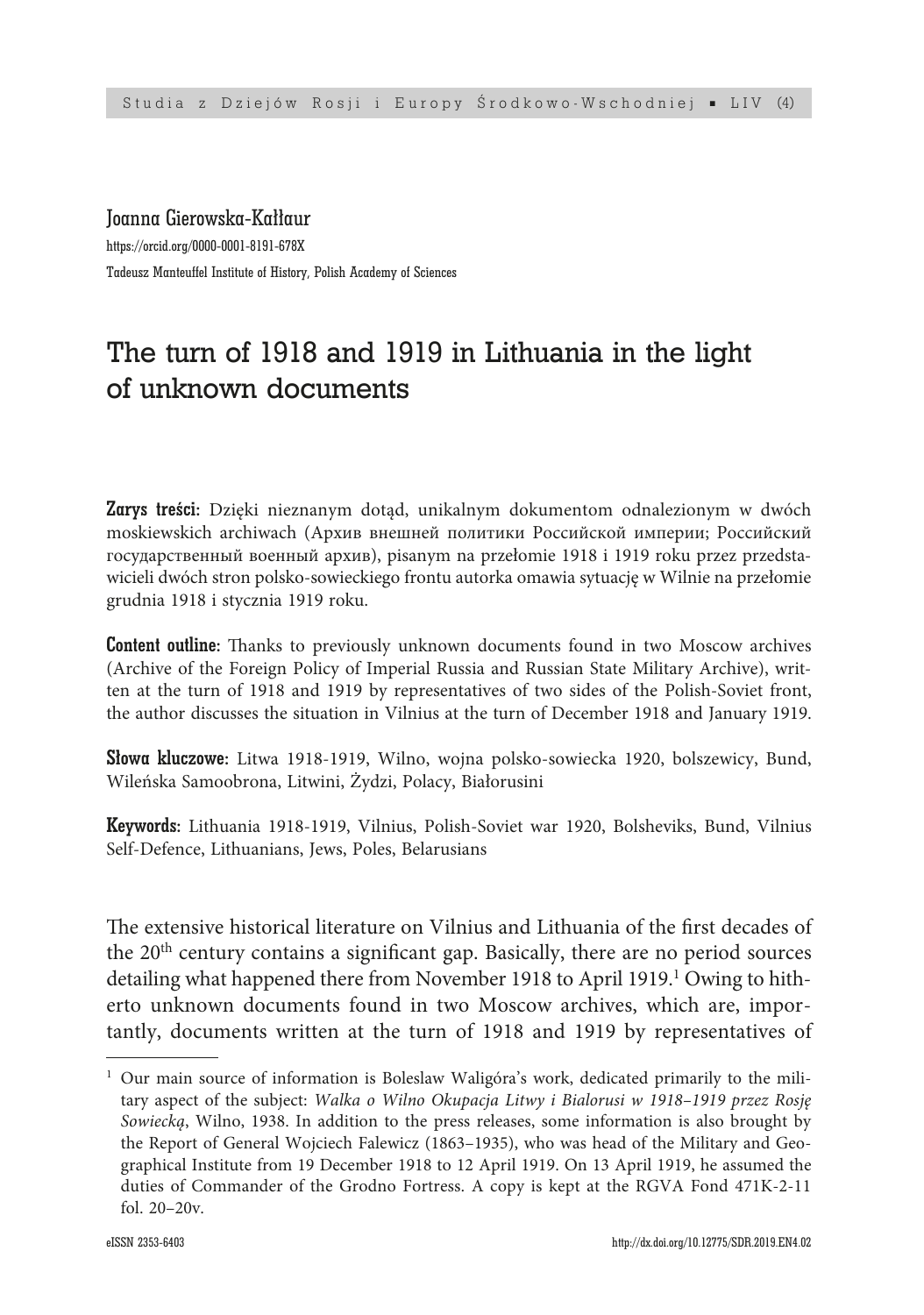the opposite sides of the Polish-Soviet front, we are now able to fill this gap in our knowledge.

The subject of this study is the content of several documents uncovered in Moscow. The collection of the Russian Central State Military Historical Archive (*Rossiyskiy gosudarstvennyy voyennyy arkhiv, Trofeynyy Fond*) contains materials of the Supreme Command of the Polish Army (*Naczelne Dowództwo Wojska Polskiego*, NDWP). This includes seven reports/information releases of 1 January and 21 January as well as 3, 10, 19, 24 and 25 February 1919:

1) Raport Informacyjny wojskowy z dnia 1 stycznia 1919 roku [*Military Information Report of 1 January 1919*]. Sztab Generalny WP 1./VI./1. [*Polish General Staff 1./VI./1.*] Oddział VI Wschód. [*Department VI East*] [Akapit (*section*)] *Litwa*. [*Lithuania*]2

2) Komunikat Informacyjny z dnia 21 I 1919 [*Information Notice of 21 January 1919*] [Akapit] *Grodno.* Sztab Generalny WP Tajne [*Top secret*]. nr. 592/VI/7. Oddz. VI Wojskowy. [*Department VI Military*]3

3) Wojskowy Komunikat Informacyjny z dnia 3 II 1919 [*Military Information Notice of 3 February 1919*] [Akapit] *Wilno*. [*Vilnius*] Sztab Generalny WP Poufne [*Confidential*] Nr 933/VI/10 Oddz. VI. 4

4) Raport Informacyjny Wojskowy z dnia 10 II 1919. Wschód. Sztab Generalny WP nr 1114/VI/12 Oddz. VI. [Akapit] *Wojska niemieckie na Wschodzie* [*German troops in the East*].5

5) Raport Informacyjny Wojskowy z dnia 19 II 1919. Sztab Generalny W.P. Tajne 1396/VI/16 O VI.6

6) Raport Informacyjny Wojskowy z dnia 24 II 1919. NDWP [*Supreme Command of the Polish Army*] Sztab Generalny Nr 1689/VI O VI.7

7) Raport Informacyjny Wojskowy z dnia 25 II 1919. Sztab Generalny W.P. 1699/VI/18 O. VI 8

The Foreign Policy Archive in Arbat in Moscow (hereinafter: AVP) contains, among others, the following (in one file):

1) "Komunikat" [*Communiqué*] (only the first page) dated "6 I 1919, pt. 2" addressed to "Moskva Metropol Narkominodel Chicherinu, kopia Inorosta gazeta"9 and

<sup>2</sup> Russian State Military Archive in Moscow [*Rossiyskiy gosudarstvennyy voyennyy arkhiv*] (hereinafter: RGVA) Fond 471K – 2 – fol. 17–17v.

<sup>3</sup> RGVA Fond 308K – 9 - 582 fol. 15–19.

<sup>4</sup> RGVA Fond 308K – 9 - 582 fol. 37–39.

<sup>5</sup> RGVA Fond 308K – 9 - 582 fol. 44–48.

<sup>6</sup> RGVA Fond 308K – 9 - -582 fol. 80–85.

<sup>7</sup> RGVA Fond 308K – 9 - 582 fol. 105–113.

<sup>8</sup> RGVA Fond 308K – 9 - 582 fol. 114–117.

<sup>9</sup> Foreign Policy Archive [*Arkhiv Vneshney Politiki*] (hereinafter: AVP) Referentura po Litwie. Fond [0]151 op. 2 p. 1 d. 10 fol. 16.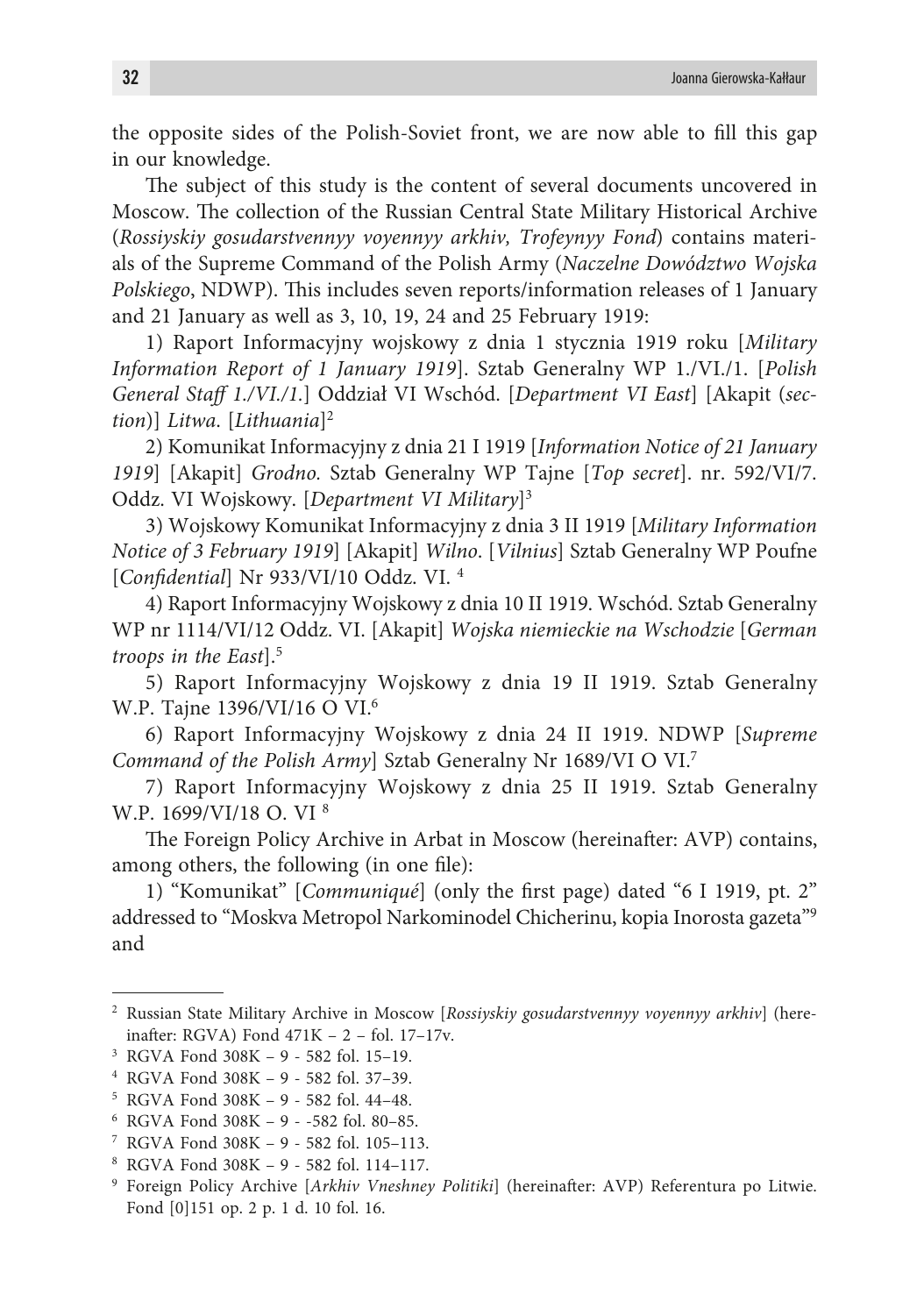2) "Zapiska Gopnera o polozhenii na Litve sostavlena 15-go yanvarya 1919 g." [*Gopner's note on the situation in Lithuania compiled on 15 January 1919*]. 10

The place of storage of the last two documents produced by the Soviet/Russian side is sadly the reason why traditional source editing is impossible here. The internal regulations of the Foreign Policy Archive do not authorise the copying and publication of reports produced by the Russian side, but instead do permit the examination of the content of the materials found in this archive. For this reason, the present text needs to follow an essay format, and precise references to the place of storage of both Russian documents are only provided at the beginning of this article.

In order to evoke the unique style of the period, the text is inlaid with numerous quotes, mainly from the extensive 18-page typescript of the Russian report, i.e. "Zapiska Gopnera o polozhenii na Litve sostavlena 15-go yanvarya 1919 g."

The presented sources differ significantly not only in terms of volume. The military reports of the Sixth Department of the Polish General Staff are, of course, a very valuable source. However, the value of the documents produced by the Russian side is truly exceptional. Their author, a representative of the new Soviet government, describes Vilnius as he is already operating there, and incidentally in his "Note of 15 January" he draws comparisons with his own observations made during his first stay in the city in 1904. Thus, Gopner's extensive report from Vilnius of 15 January 1919 is of twofold value. It represents an account of the current state, supplemented by comparisons with the situation and political circumstances in the city 15 years earlier. The description of the people and territories that the new Soviet authorities found after the retreat of the Germans is priceless. Another advantage of Gopner's report is the opportunity to observe the beginnings of the formation of a new authority in the territory of Eastern Europe.

Gopner had a penchant for economics. A separate study by Gopner can be found in the Ukrainian fond: an analysis of economic ties between Ukraine and Russia in the years 1918–1919. Aside from military and political issues, the note of 15 January also devotes extensive and important passages to matters of economy, industry, trade and rural work organisation.

Information on military movements in the Lithuanian territory in December 1918 is contained both in the Russian "Communiqué" dated "6 January 1919, part 2" and addressed to Chicherin, as well as on the first two pages of the Polish Military Information Report (1./VI./1.) 1 January 1919, penned by an undisclosed officer of the Sixth Department of the Polish General Staff.11 The authors of the

<sup>10</sup> AVP Referentura po Litwie. Fond [0]151 op. 2 p. 1 d. 10 fol. 17–34 (internal numbering of report 1–18).

<sup>11</sup> RGVA Fond 471K – 2 – 11 fol. 17–17v.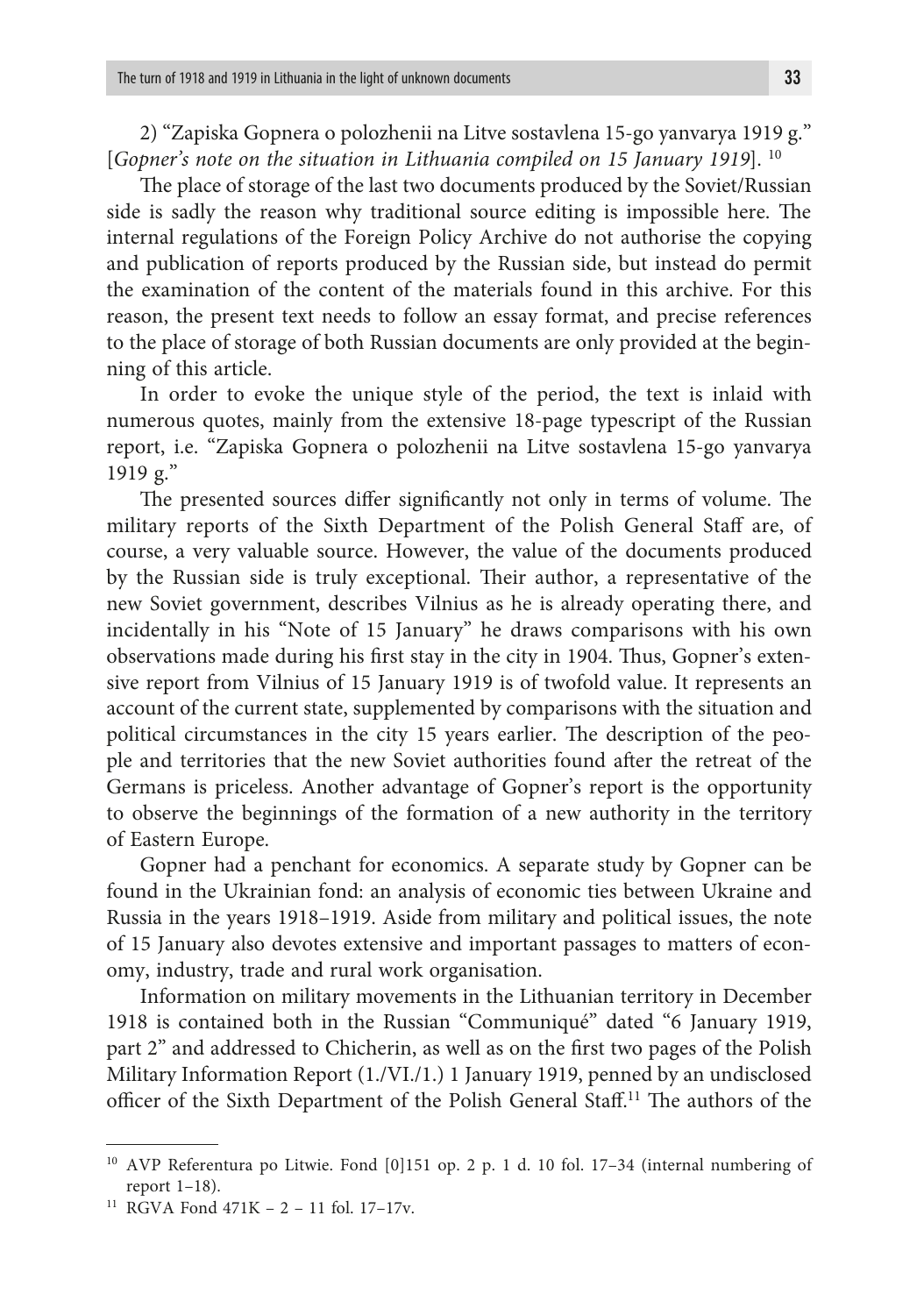subsequent Polish military reports cited in the text, dated 21 January to 25 February 1919, are not known either.<sup>12</sup>

The author of two Russian reports from Vilnius of 6 and 15 January 1919 (Komunikat and Zapiska) is, on the other hand, known.13 It is David Yulevich Gopner, born in Kherson in 1884, and deceased in 1925.<sup>14</sup>

#### Who was David Yulevich Gopner?

David Yulevich Gopner is a prominent figure of this period, active in the lands of the former Grand Duchy of Lithuania and Ukraine. The course of his education remains unclear, but his professional skills allowed him to take up the duties of a turner, electrical engineer and finally a bookkeeper. We know a lot more about his political career. Already at the age of 16, he was a member of the Russian Social Democratic Workers' Party (*Rossiyskaya sotsial-demokraticheskaya rabochaya partiya*, RSDRP), which had been established two years earlier. In 1904 he visited Vilnius for the first time. That same year, at the age of twenty, he was sent to exile, accused by the Tsarist authorities of distributing illegal literature. His name appears in the register of Jews exiled to the Arkhangelsk Governorate.15

<sup>&</sup>lt;sup>12</sup> I am referring here to the reports numbered  $1-7$  above. RGVA Fond  $308K - 9 - 582$  fol. 15–19, Sztab Generalny WP Tajne. nr 592/VI/7. Oddz. VI Wojskowy Komunikat Informacyjny z dnia 21 I 1919 Grodno; RGVA Fond 308K – 9- 582 fol. 37–39, Sztab Generalny WP Poufne Nr 933/VI/10 Oddz. VI Wojskowy Komunikat Informacyjny z dnia 3 II 1919 Wilno; RGVA Fond 308K-9-582 fol. 44–48, Sztab Generalny WP nr 1114/VI/12 Oddz. VI Raport Informacyjny Wojskowy z dnia 10 II 1919. Wschód. [Akapit] Wojska niemieckie na Wschodzie; RGWA 308K-9-582 fol. 80–85, Sztab Generalny W.P. Tajne 1396/VI/16 O VI Raport Informacyjny Wojskowy z dnia 19 II 1919; RGCA Fond 308K-9-582 fol. 105–113, NDWP Nr Sztab Generalny 1689/VI O VI Raport Informacyjny Wojskowy z dnia 24 II 1919; RGWA Fond 308K-9-582 fol. 114–117, Sztab Generalny W.P. 1699/VI/18 O. VI Raport Informacyjny Wojskowy z dnia 25 II 1919.

<sup>13</sup> AVP Fond 151 op.2 p.1 d.10 fol. 16, [David Yulevich Gopner] 6 January 1919 [to:] II Moscow, Metropol. *Narkomindel Chicherinu Kopia Inorosta gazeta*)**.** Subsequent Gopner's report: AVP Fond 151 op. 2 p.1 d.10 fol. 17–34, "Gopner's note on the situation in Lithuania compiled on 15 January 1919."

<sup>&</sup>lt;sup>14</sup> David Yulevich Gopner is sometimes confused with Serafima Gopner, a Ukrainian delegate to the International Communist Congress in Moscow (2–6 March 1919), who was four years his senior. Serafima Gopner (1880–1966) was a member since 1905, and later secretary, of the Bolshevik party in Yekaterinoslav. In the years 1910–1917, she lived in emigration. From 9 September to 23 October 1918, she was the secretary of the Communist Party of Ukraine. In the years 1928–1938 she took part in the works of the Comintern. In 1945, she was employed at the Institute of Marxism-Leninism in Moscow.

<sup>15</sup> Список евреев, сосланных в Архангельскую губернию в 1904 годуВ написании имен, отчеств и фамилий возможны неточности и искажения, так как список составлен на основе описей архивного фонда канцелярии губернского правления, которые неоднократно переписывались и перепечатывались. http://nataniellahaus.narod.ru/index/spiski\_evreev\_vyslannykh\_v\_1904\_1906\_godakh\_v\_arkhangelskuju\_guberniju/0-96. http://www.lochchilov.com/index/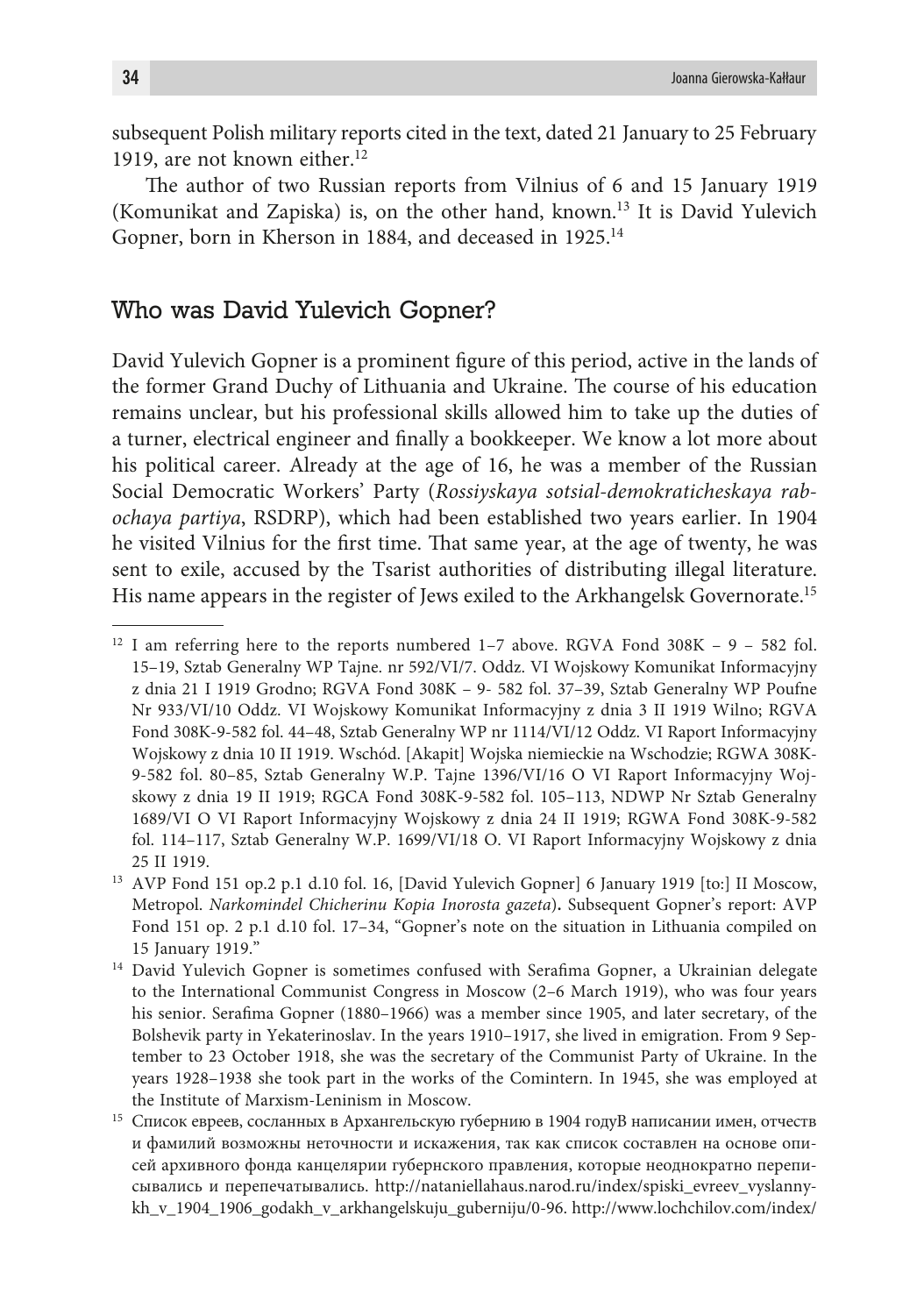According to all available biographies of Gopner, in the years 1913–1917, he lived "in emigration." He returned to Russia in 1917.

According to some sources, in 1918 he was allegedly appointed head of department at the Ukrainian People's Commissariat for Foreign Affairs (*Narkomat zakordonnykh sprav*, NKZS). According to *Spravochnik po istorii Kommunisticheskoy*  partii i Sovetskogo Soyuza, 1898–1991,<sup>16</sup> in January 1919, he acted as a plenipotentiary of the Council of People's Commissars of the RSFSR17 before the Council of People's Commissars of the Ukrainian Socialist Soviet Republic and at the Council of People's Commissars of the Lithuanian–Byelorussian Soviet Socialist Republic. Gopner also served as the general consul of the RSFSR in Kharkov.<sup>18</sup> As a result, we encounter D.Y. Gopner's name in historical literature mainly in relation to his activities on the Ukrainian soil.<sup>19</sup> If we were to characterise this activity in one sentence, we would have to say that David Gopner was one of the key figures initiating the process of separating the northern regions of Chernigov Land from Ukraine in order to incorporate them into Great Russia. Owing to his activity on the eastern flank of the emerging Soviet Empire, Gopner earned a great deal of trust from Chicherin.20

Gopner's later party career was associated with a completely different part of the former Tsarist Empire. In January 1920, he joined the board of the Interior Department of the Turkestani<sup>21</sup> commission of the All-Russian Central Executive Committee (VTsIK) and the Council of People's Commissars (SNK) of the RSFSR.22 From April of that year to July 1921, he was a plenipotentiary of the People's

evrejskaja\_ssylka\_na\_sever\_v\_1906\_godu/0-198. Item 51. Гопнер Давид Иоселевич, распространение нелегальной литературы.

<sup>16</sup> http://www.knowbysight.info/GGG/02114.asp

<sup>&</sup>lt;sup>17</sup> Russian Soviet Federative Socialist Republic.

<sup>&</sup>lt;sup>18</sup> Ірина Матяш ,Українська консульська служба 1917—1923 рр. Як державний інститут: становлення,функціонування, персоналії.http://shron1.chtyvo.org.ua/matiash\_iryna/ukrainska\_konsulska\_sluzhba\_19171923\_rr\_iak\_derzhavnyi\_instytut\_stanovlennia\_funktsionuvannia\_person.pdf

<sup>&</sup>lt;sup>19</sup> Геннадій Єфіменко [Gennady Efimenko], «28 грудня уряд переїжджає із Суджі до Білгорода»: «українська історія» Білгородщини у ХХ столітті" http://likbez.org.ua/ua/tag/featured; *idem.* Слобідська Україна та формування українсько-російського кордону https://history. vn.ua/book/sloboda-ukraine-formation-ukrainian-russian-border/4.php; Yu. N. Tikhonov, *The Report of Djemal Pasha to the Soviet Commissar for Foreign Affairs G. V. Chicherin*, available at: https://doi.org/10.24411/2541-9056-2017-00014. See also the discussion forum: http://offtop. ru/radimich/v20\_559814\_5\_.php

<sup>20</sup> After: Ю. Тихонов, "Афганская война Сталина," *Soklan.ru,* available at: soklan.ru/library/ reading.php?id=965&start=3220*,* p. 162.

<sup>21</sup> Turkestan (literally the country of the Turks), a region of Central Asia located between Siberia to the north and Tibet, India and Afghanistan to the south, the Caspian Sea to the west and eastern Mongolia and the Gobi Desert to the east.

<sup>22</sup> Гопнер, Давид Юльевич (прокурор; уполномоченный ; 1884–1925). "Мы вступаем лишь в первый фазис борьбы за «восточное направление." Доклад уполномоченного НКИД в Туркестане Д. Ю. Гопнера в ЦК РКП(б) [Текст] : 1920 г. / публ. подгот. Ю. Н. Тихонов //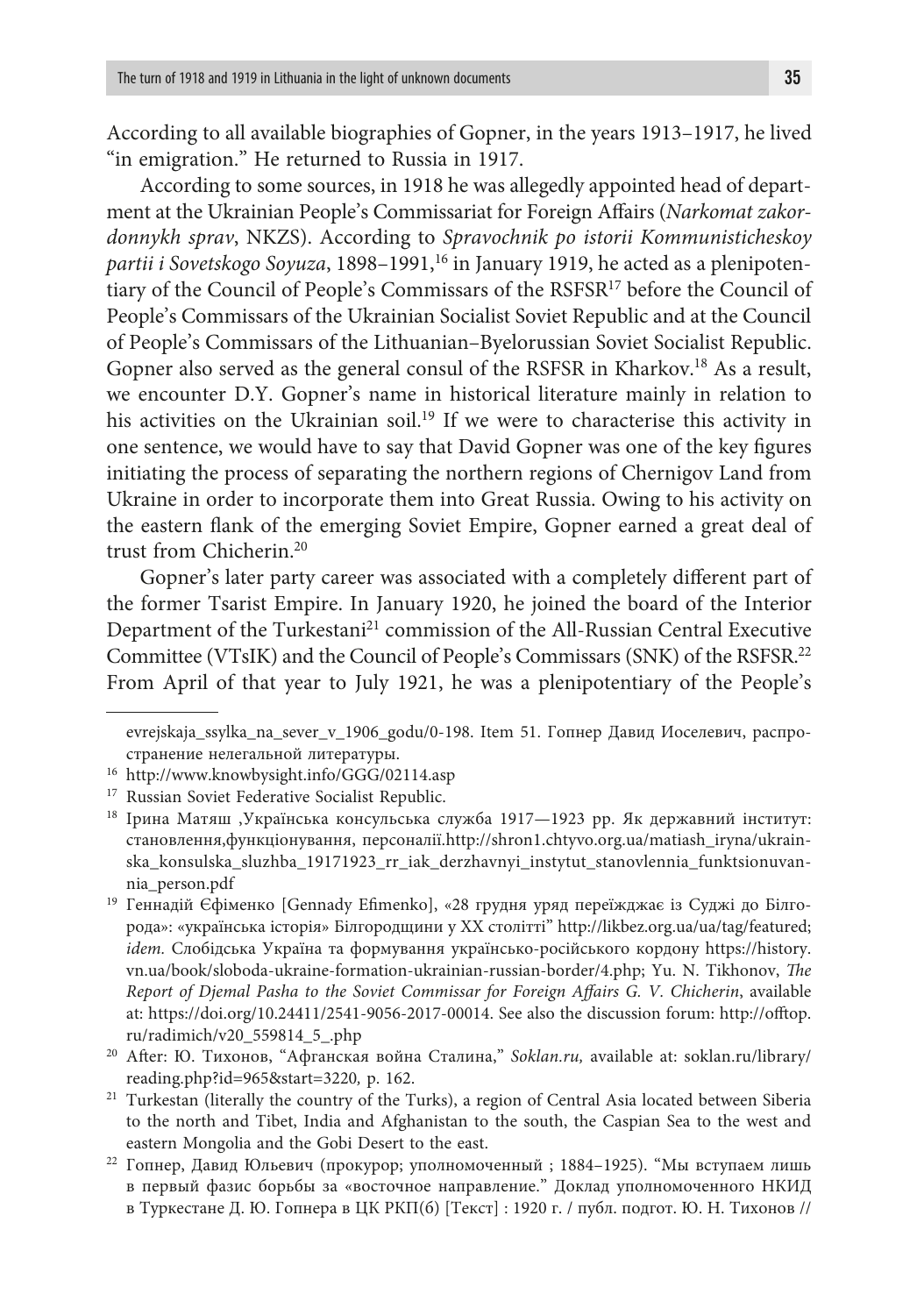Commissariat for Foreign Affairs (NKID) of the RSFSR for Middle Asia. At the same time, he served as a representative of the Executive Office of the Council of International Propaganda in the East and this was probably related to his accession to the RKP(b) KKP, which took place in 1921. In the second half of 1921 he was a counsellor to the RSFSR mission in Tehran [Persia/Iran], and in the second half of 1922 he was an authorised representative of the RSFSR in the Khorezm People's Soviet Republic.23 It remains unclear where he sojourned and what he did in 1923, yet we do know that poor health forced him to take a sickness leave. Until 10 March 1924 he remained at disposal of the Central Asia Office of the CC RKP(b), which delegated him to Ashkhabad. From November 1924 until his death, he was a member of the Organisational Bureau of the CP(b) of Turkmenistan and, at the same time, a member of the Revolutionary Committee of the Turkmen SSR. Concurrently, he acted as Deputy Head of the Revolutionary Legal Bureau of the Committee and Deputy People's Commissar for Justice and Prosecutor General of the Turkmen SSR.24

# Who held administrative power in Vilnius in the first two decades of the  $20<sup>th</sup>$  century?

In the 19<sup>th</sup> century Vilnius remained under Russian rule. In September 1915, the Germans invaded the city, thus instating the Ober-Ost administration. With their consent and support, the Lithuanian Congress appointed the Taryba National Council in September 1917. The Lithuanians owe the transformation of their non-sovereign independence (11 December 1917) into true independence (16 February 1918) to the mastery in the art of politics of their leaders. The activity of the 14-person Belarusian Council, which was formed almost around the same time, in January 1918, also under inspiration and enormous support from the Germans, did not contribute in any real way to the development of Belarusian statehood.<sup>25</sup>

On 11 November 1918, Augustinas Voldemaras formed the first Lithuanian government in Vilnius. The Prime Minister considered the acquisition of power in

Исторический архив. – 2013. – № 3. – pp. 92–125. – Библиогр. в сносках. – Примеч.: pp. 116–125.

<sup>&</sup>lt;sup>23</sup> In February 1920, the Red Army captured the Khanate of Khiva. On 26 April 1920, the creation of the Khorezm People's Soviet Republic was announced. On 20 October 1923, it was transformed into the Khorezm Socialist Soviet Republic. On 17 February 1925, the Khorezm SSR was dissolved and its territory divided between the Uzbek SSR, the Turkmen SSR and the Karakalpak Autonomous Oblast.

<sup>24</sup> After: Ю. Тихонов, op. cit., p. 162.

<sup>25</sup> For more on this subject, see: J. Gierowska-Kałłaur, "Polacy z guberni północno-zachodnich (białoruskich) wobec idei odbudowy niepodległej Polski oraz białoruskich idei niepodległościowych," *Polacy na Białorusi od końca XIX do początku XXI wieku,* vol. 2, ed. Tadeusz Gawin, Warszawa, 2018, pp. 77–98.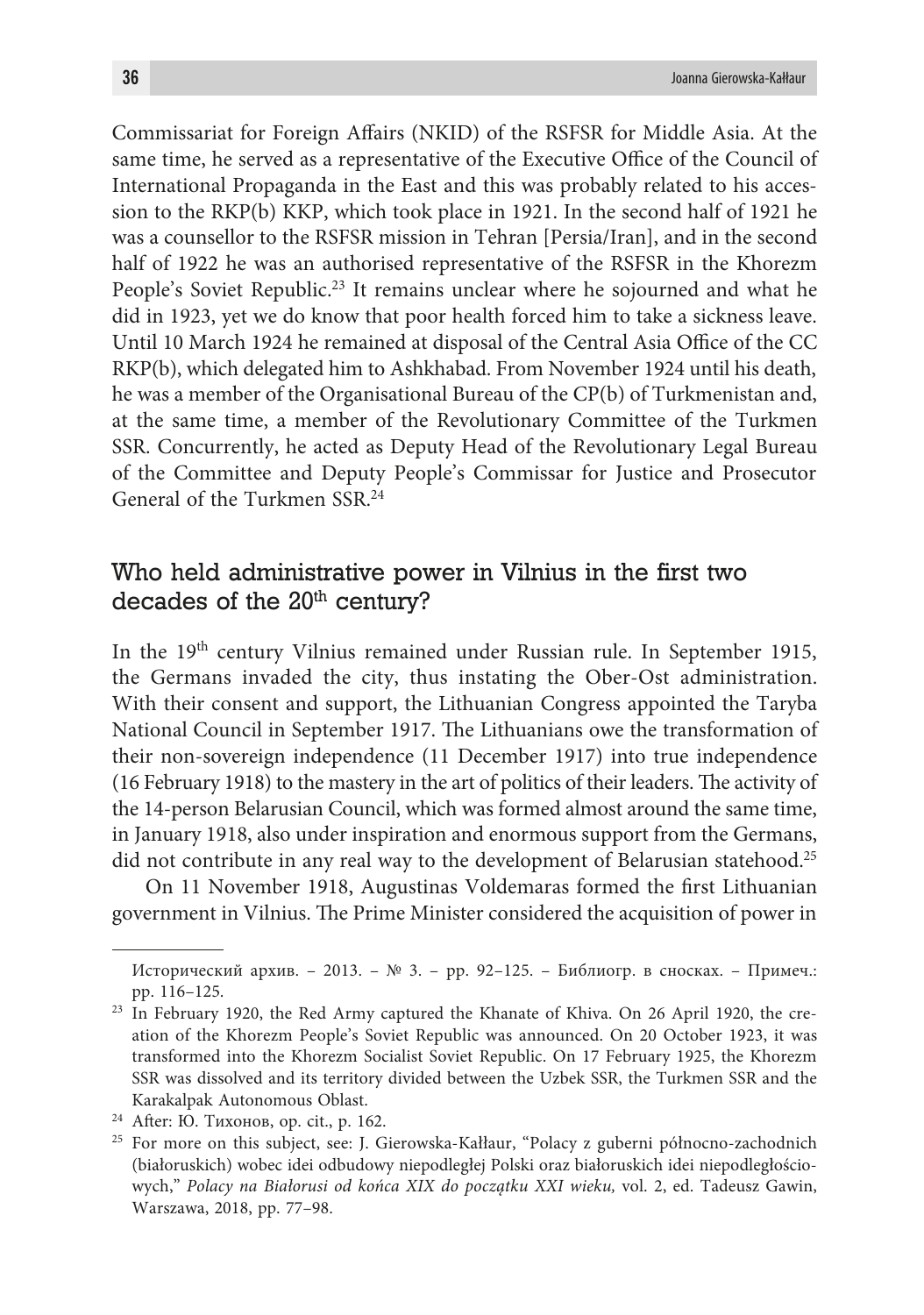the historical capital of the Lithuanian nation as a matter of the utmost urgency, and thus it became a priority task of the Lithuanian government. However, the task was not feasible. In 1918, Vilnius was in fact a Polish-Jewish city, while Lithuanians and Belarusians constituted a marginal minority, as evidenced by all censuses, whether Russian or German.26 The 1897 Russian census reported only 3,238 Lithuanians in this city, which constituted 2% of the total population.<sup>27</sup> The diocesan census of September 1908 showed 2,229 Lithuanians, which constituted 1.26%. The 1909 police census<sup>28</sup> reported 2,453 Lithuanians, which amounted to 1.20%. The ecclesiastical census of 1908, corrected in 1912 at the request of the church authorities, showed 2,751, which constituted 1.56% of the total population. Even the Lithuanian Calendar for the year 1916<sup>29</sup> included the number of 3,671 Lithuanians, which accounted for 2.68% of the city's population. The German census conducted on 9–11 March 1916 showed 3,699 Lithuanians in Vilnius, which constituted 2.6% of the inhabitants.30 Another German census conducted by the Vilnius food supply bureau<sup>31</sup> between 4 December 1916 and 10 January 1917 showed 2,909 Lithuanians, or 2.1% of the total population. The census announced for February 1918 in the whole of "Verwaltung Litauen" was cancelled at the request of the Lithuanian Council. Three weeks after the end of the First World War, on 8 December 1918, Vilnius was proclaimed the capital of Soviet Lithuania by Lithuanian Communist Vincas Mickevičius-Kapsukas.32

<sup>&</sup>lt;sup>26</sup> The results of the census ordered by the Germans were announced in March 1916. "Wilno Kreis" was inhabited by 56,632 Poles, 559 Belarusians, 2,713 Lithuanians, and 2,711 Jews, while "Wilno Stadt" by 70,629 Poles, 1,917 Belarusians, 3,699 Lithuanians, and 61,345 Jews. May 1919, comp. by M. Świechowski. Based on German censuses. Another census conducted between 14 December 1916 and 10 January 1917 showed that there were 74,466 Poles, 57,516 Jews, 2,909 Lithuanians, 811 Belarusians, 2,212 Russians, 880 Germans and 193 representatives of other nations in Vilnius.

 $27$  47,795 Poles were reported in the city = 31.9%. In the police census: 77,500 or 37.75%; in the Lithuanian calendar census: 68,687 or 50.16%. In the first German census: 70,629 or 50.15%; in the second one: 74,466 or 53.65%. After: F. 79 -819 fol. 1–4 RV [The number of Lithuanians in Vilnius…]

<sup>28</sup> Statistical data for the central authorities, see *Werbelis: Russisch – Litauen. Statist. Etnogr. Betrachtungen*, Stuttgarth, 1916, p. 88, Fig. XIX.

<sup>29</sup> *Vilniaus Aidas*, 1916, p. 66–74.

<sup>30</sup> According to another Lithuanian calendar *Lietuviu kalendorius 1917*, Wilno, 1916, published by Ant. Rucewicz, there were 3,671 Lithuanians, which also accounted for 2.68%. F. 79 -819 fol. 1–4 RV [The number of Lithuanians in Vilnius…]

<sup>&</sup>lt;sup>31</sup> The census was conducted based on oral statements in the presence of an office clerk and four delegates: a Pole, a Lithuanian, a Belarusian, and a Jew. F. 79 -819 fol. 1–4 RV [The number of Lithuanians in Vilnius…] F. 79 -819 fol. 1–4 RV [The number of Lithuanians in Vilnius…]

<sup>32</sup> **Vincas Mickevičius-Kapsukas** [Винцас Мицкявичюс-Капсукас] (1880–1935), Lithuanian communist politician and journalist, Comintern activist, one of the founders of the Communist Party of Lithuania, Chairman of the Central Committee of the Communist Party of Lithuania and Byelorussia of the Lithuanian–Byelorussian Soviet Socialist Republic. In December 1917 he joined the People's Commissariat for Nationalities, where he assumed leadership of the Lithuanian Department. He was actively involved in the preparation of groundwork for the establishment of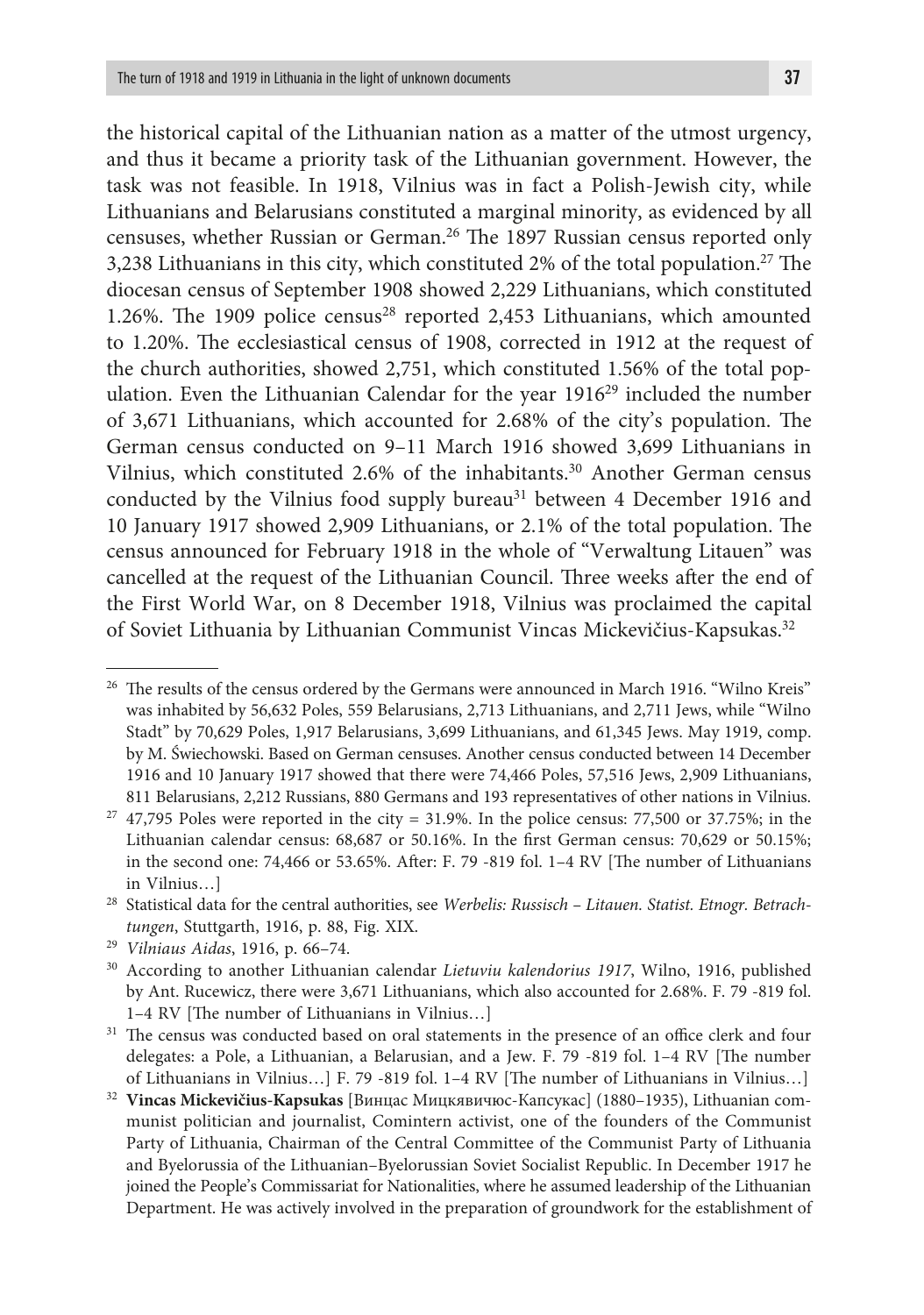The Vilnian Poles, who had been sorely affected by the politics of the Ober-Ost administration,<sup>33</sup> considered it obvious after 11 November 1918 that "their" city was Polish. But the Polish Congress in Vilnius took place only 6 weeks after 11 November, on Christmas Day of 1918, in the shadow of the Bolshevik threat. Incidentally, this was the only congress that the German authorities consistently and deliberately prevented from convening during the entire period of the Ober-Ost occupation. During the sessions, whose course is known from press reports, the assembled Polish activists did not appoint either the Polish Provisional Government of Lithuania nor the Polish Government Commission in Lithuania.34 On the other hand, they probably did select the delegates from Lithuania to the Legislative Sejm in Warsaw.35 This way they expressed a clear position on the future of the Lithuanian lands of the former Commonwealth.

Soviet Lithuania. From 27 February to 4 July 1919, he acted as head of the Council of People's Commissars of the Lithuanian–Byelorussian Soviet Socialist Republic (Lit-Bel).

<sup>33</sup> See: J. Gierowska-Kałłaur, preface to: A. Szklennik, *Wspomnienia o wydarzeniach w Wilnie i w kraju. Dziennik*, part 1, comp. by J. Gierowska-Kałłaur, in: *Metamorfozy społeczne*, vol. 18, Warszawa, 2018, pp. 7–37.

<sup>34</sup> P. Łossowski (*Konflikt polsko-litewski 1918-1920*, Warszawa, 1996, p. 29) reports the establishment of the Provisional Polish National Council in Lithuania based on a work by J. Jurkiewicz (*Rozwój polskiej myśli politycznej na Litwie i Białorusi w latach 1905–1922*, Poznań, 1983, pp. 173–174). The examination of this title (and my twenty-year-long query in Vilnius archives) allows me to state that the Provisional Polish National Council in Lithuania did not in fact start operating before 4 January 1919. On that day, the Polish Committee was dissolved and the Council took over its competences. A. Deruga (*Polityka wschodnia Polski wobec ziem Litwy, Białorusi i Ukrainy [1918–1919]*, Warszawa, 1969, p. 67) in turn mentions "a lack of activity on the part of the Polish side" in December 1918. M. Gałędek (*Ustrój administracji ogólnej na Wileńszczyźnie w okresie międzywojennym*, Gdańsk, 2012, p. 49) claims that the Polish Government appointed the Government Commission, but the nominees: W. Abramowicz, K. Niedziałkowski, A. Zwierzyński, S. Kognowicki, K. Świątecki, and J. Piłsudski did not accept the nomination. In addition, Stefan Mickiewicz illegitimately proclaimed himself representative of the Polish Government. It should be mentioned that the only known list of members of the Provisional Polish National Council in Lithuania comes from the beginnings of the Civil Administration of the Eastern Territories [*Zarząd cywilny ziem wschodnich*, ZCZW] (IV 1919–IX 1920). It is held at the LCVA in Vilnius and contains the names of 50 members (with their first names and addresses). Twenty members (and three candidates for members) from the Vilnius region; six (and five candidates) from the Kaunas region; two members from the Suwałki and Grodno regions; fifteen from the city of Vilnius and five from the Vilnius county outside the demarcation line.

<sup>&</sup>lt;sup>35</sup> The ordinance to the Legislative Sejm in Warsaw was announced on 28 November and did not cover the Lithuanian and Belarusian lands of the former Grand Duchy of Lithuania, and the fact that three counties, considered by Lithuanian and Belarusian politicians to be exclusively "their own," were included in it became the source of a number of anti-Polish speeches by politicians from the Belarusian People's Republic [*Bielaruskaja Narodnaja Respublika*, BNR] in the international forum. The Legislative Sejm did not co-opt the Polish delegates from Lithuania to its assembly, which they had sought in February 1919.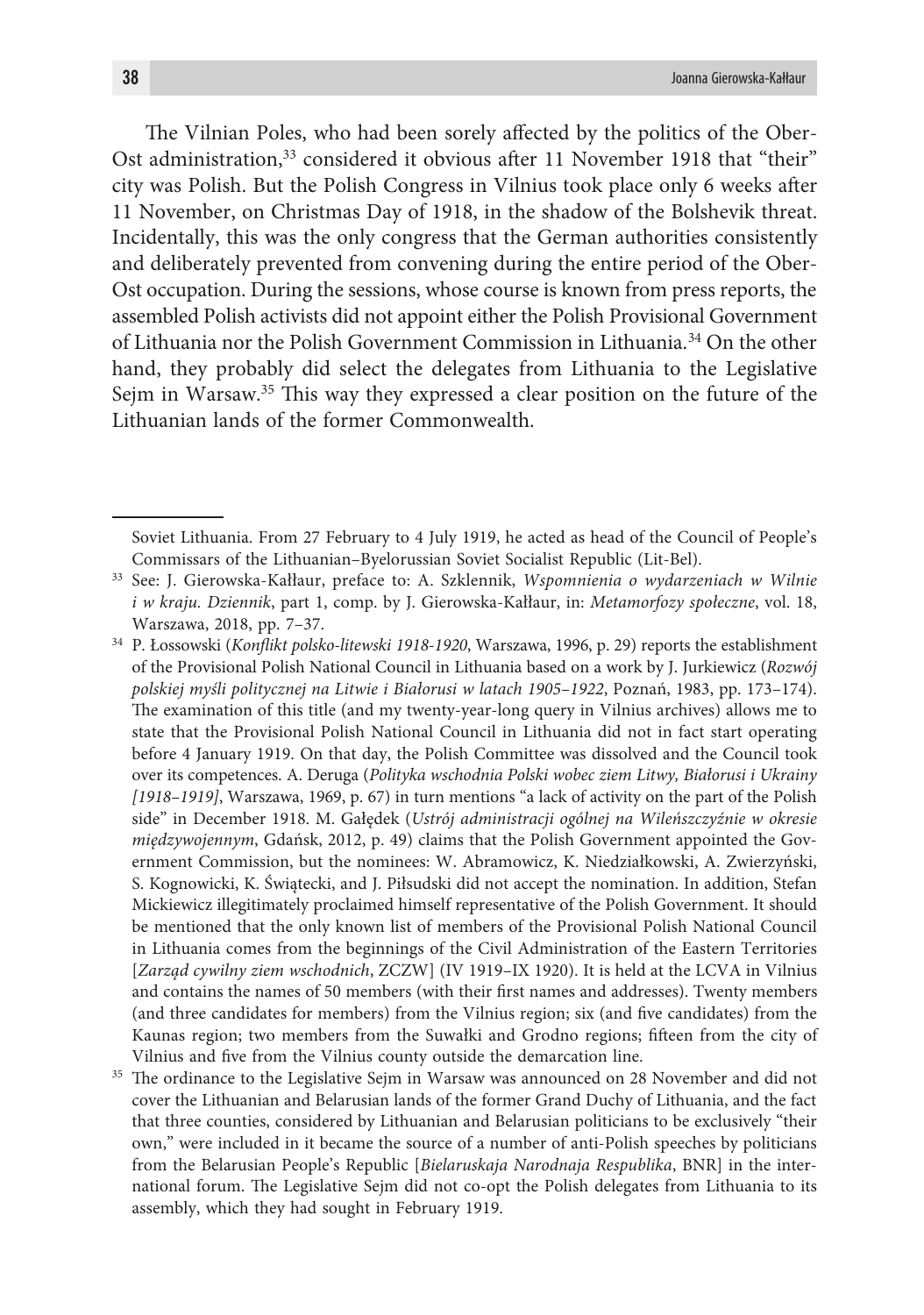### The situation in Vilnius in December 1918

The documents discussed here clearly show that the actual administrative power in Vilnius from November to December 1918, despite the declarations of Lithuanian politicians from opposite sides of the Lithuanian pantheon (Augustinas Voldemaras<sup>36</sup> and Vincas Mickevičius-Kapsukas), was still held by the German authorities. The Polish Military Information Report of 1 January 1919<sup>37</sup> reads:

The soldier's councils formed in Wilno do not play a major role. They rather serve as a supervisory institution. The attitude of German soldiers towards the officers has improved. The local destructive elements, as well as the arriving Bolsheviks and Jews [!] have instigated a frantic pogrom operation against the propertied spheres, which consist predominantly of Poles [!]. Bands have formed out of local people, mostly Orthodox and Old Believers, led by individuals that arrived from Russia. They have plenty of weapons (almost every village has a machine gun). In addition to the wave of Bolshevism from the East, Wilno faces a threat directly from within. The Jews have an organised militia of 5,000 people armed with machine guns and rifles. Their aim is to seize power at the appropriate moment in order to prevent the merger of Wilno with Poland. For the last 2–3 weeks, the Jews [!] have been transporting huge loads of weapons of all kinds from Mołodeczno to Wilno. The staff of the self-defence forces has meagre funds at its disposal, raised from contributions. The self-defence forces have bought 500 rifles with 100 cartridges each and 2 machine guns.38

<sup>36</sup> Augustinas Voldemaras (1883–1942), Lithuanian historian and national political activist, member of the Taryba (Lithuanian State Council), sworn in on 11 November 1918 as the first Prime Minister of the Lithuanian Government; he held this office until December. He then served as Minister of Foreign Affairs until 1920.

<sup>37</sup> RGVA 471K-2-11 fol. 17, Raport Informacyjny wojskowy z dnia 1 stycznia 1919 roku. Sztab Generalny WP 1./VI./1. Oddział VI Wschód. Litwa. The report contains other information: **"Soły.** On 26/12/[1918], on the Petersburg line the Bolsheviks seize Bezdany. **Minsk.** 8,000 Bolshevik soldiers, art[illery] and cavalry are marching from Mińsk towards Wilno. They appear as a fine army. In Mińsk, the draft of all men 20–40 years of age has been announced. Self-defence in complete disintegration. Only rapid military assistance would save the situation. The Germans were ordered by the Coalition to reclaim Święciany from the Bolsheviks. **Messara**, Dzisna county. A band of about 2,000 thugs, led by former Russian officers, is prowling the area, they have two field cannons. In the Dzisna and Wilno counties, the bands are burning villages. **Świenciany** [!]. The Bolsheviks have announced the draft of the three youngest year groups. **Witebsk.** There are 400 people here with eight machine guns, part of the West Bolshevik Division (headquartered in Mińsk). The 3rd Riflemen's Division is being formed. Col. Gegstrem appointed commander of the  $3<sup>rd</sup>$  Brigade. One platoon of cavalry, 50 men, 20 artillery horses [!]. One unit of field artillery is being formed (around 20 officers, a dozen horses, no cannons so far). **Markowszczyzna.** A part of the west division is stationed here, an infantry regiment is being formed. 50% of Poles [!] / machine gun unit/around 50 people/dismounted cavalry/100 people/. **Włodawa.** Despite the agreement the Germans have not withdrawn from Domaszów so far."

<sup>38</sup> RGVA Fond 471K-2-11 fol. 17, Raport Informacyjny wojskowy z dnia 1 stycznia 1919 roku. Sztab Generalny WP 1./VI./1. Oddział VI Wschód. Litwa.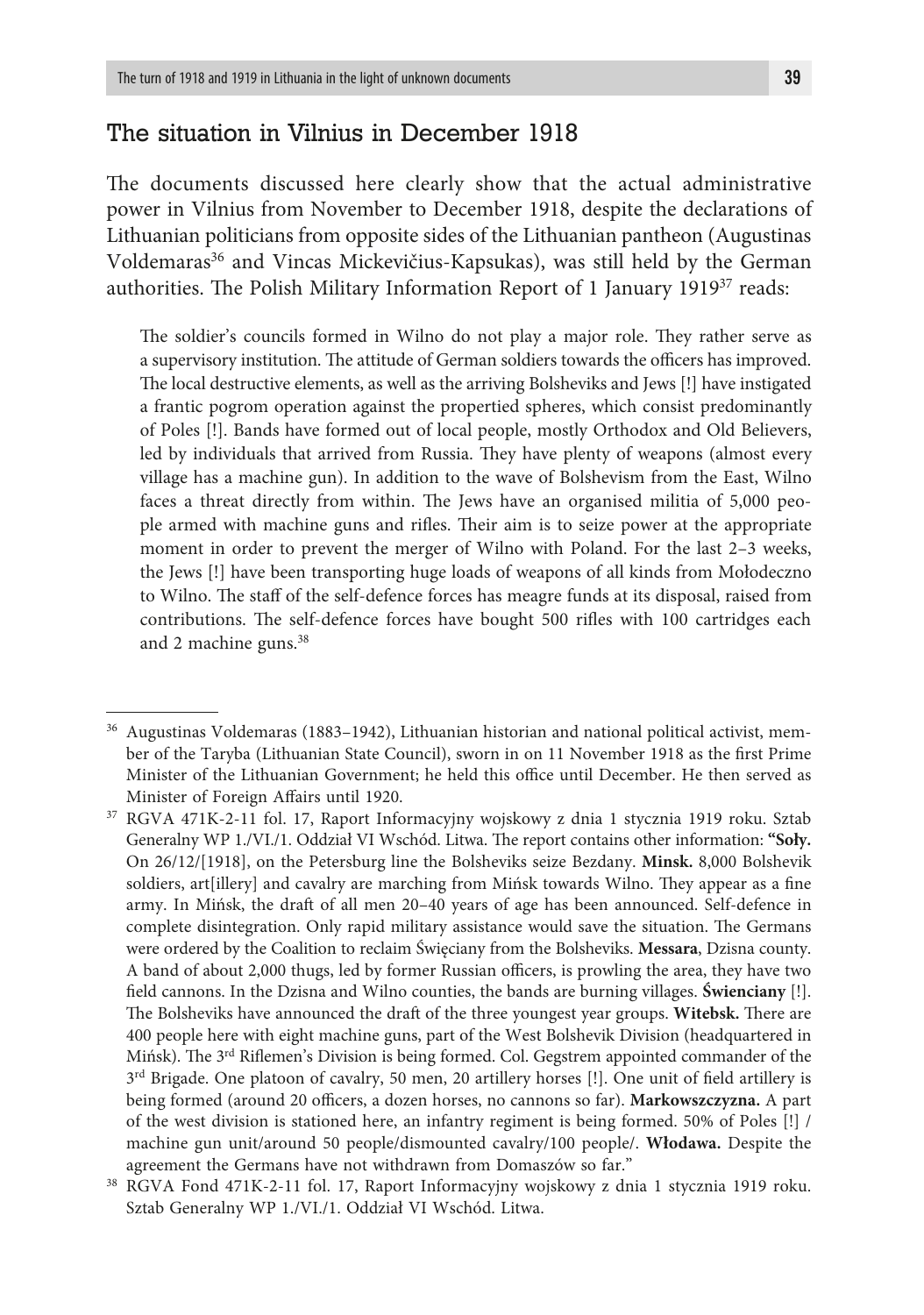Following the Polish Congress, which took place in Vilnius on 26–27 December, the commander of Vilnius Self-Defence, General Wejtko, dissolved said unit on 29 December and ordered all its members to immediately join the Polish Army in Vilnius. The hitherto voluntary formations thus became part of the Polish Armed Forces. The Military District of Lithuania and Belarus was established.39 Perhaps this information did not reach the author of the Information Report of 1 January 1919, since he would consistently describe the Polish units in Vilnius as "Self-Defence." He informed that about 600 soldiers and 300 officers had been registered. According to the information provided to the General Staff, they were *"of a good spirit"* and there were many yet unregistered men in the countryside who were successively being drafted. What is also important is that, in addition to *legionnaires*, the volunteers comprised Poznanians from the German army. The author of the report wrote of them as follows: "Everyone wants to join our army. They are extremely helpful in self-defence, providing various materials and weapons that they take away from the germans [sic]."40

At the exact same moment, Gopner reported that before the entry of the Red Army into Vilnius, the Bolsheviks had been negotiating with the Germans regarding assistance from the Sovdep [*Sovet deputatov* = Council of Deputies] in disarming the Whites, in exchange for the Germans leaving material assets untouched. However, "the talks were interrupted by Comrade Petrov, who realised that he was being followed and disappeared."41

Meanwhile, in Vilnius, the Germans and Bolsheviks were apparently on excellent terms. According to Polish information, 8,500 prisoners of war from the German army had passed through Vilnius within 3 days, whom the Bolsheviks would recruit to the Red Guard without hindrance, tempting them with huge advances on account of their wages. The city was flooded with appeals to disarm the bourgeoisie and give their weapons to the proletariat. According to the same source, the Germans would plunder the homes of Vilnian residents at night, which triggered panic among the city intelligentsia and the landowners who had found refuge in Vilnius.

In view of the Bolsheviks approaching Vilnius and the impossibility of obtaining military support for the defence of the city from outside forces, $42$  it seemed logical that the units present in the city should work together to defend themselves.

<sup>39</sup> W. Wejtko, *Samoobrona Litwy i Białorusi. Szkic historyczny*, Wilno, 1930, p. 9, Annex 6, pp. 69–80.

<sup>40</sup> RGVA Fond 471K – 2 – 11 fol. 17, Raport Informacyjny wojskowy z dnia 1 stycznia 1919 roku. Sztab Generalny WP 1./VI./1. Oddział VI Wschód. Litwa.

<sup>41</sup> Gopner, 15 January 1919.

<sup>&</sup>lt;sup>42</sup> The first troops of the Polish Army were only being formed in Warsaw and they were immediately dispatched in support of Lvov, which had been fighting since 1 November 1918. Vilnius was only granted financial support by the Commander-in-Chief (a suitcase of money was brought by Cpt. Zygmunt Klingier).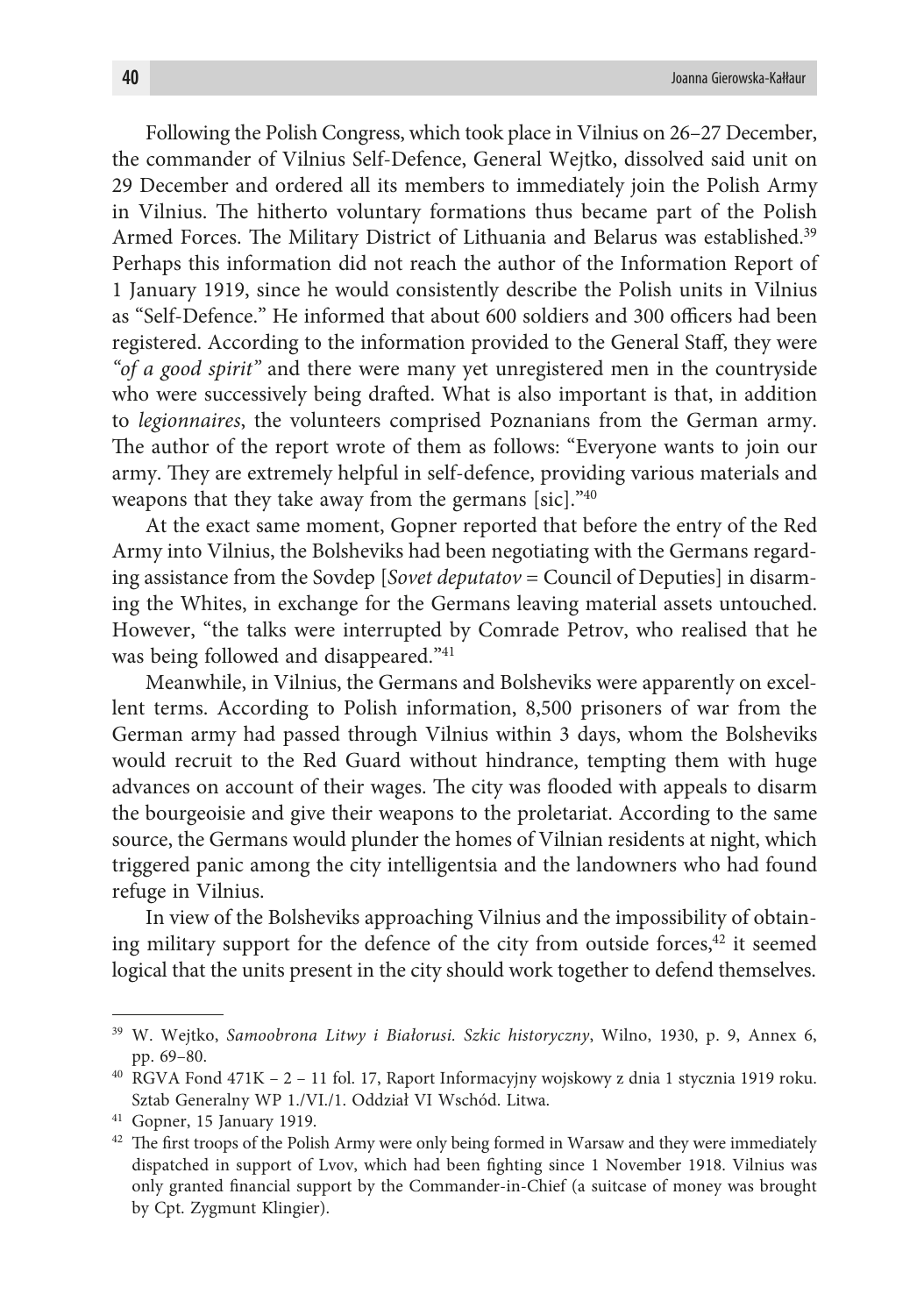However, the precondition for Lithuanian cooperation with the troops commanded by Gen. Wejtko was the recognition by the Polish state of the Lithuanian state, independent since 16 February 1918, with Vilnius as its capital.

### Polish-Lithuanian negotiations on the defence of Vilnius

This issue has been discussed in detail by Piotr Łossowski, expert on Polish-Lithuanian relations. The Lithuanians had announced the existence of their independent state almost 11 months earlier. Vilnius was consistently declared the capital of this state. Therefore, the Lithuanian side decided that it was not appropriate, in terms of the Lithuanian raison d'état, to join the Polish-led defence of this Polish-Jewish city as, in their opinion, this defence was only "supposed to prove the Polishness of the city,"43 which, of course, was at odds with the strict national interest of the Lithuanian state. At the request of the new44 Lithuanian Prime Minister Mykolas Sleževičius,<sup>45</sup> the Lithuanian Minister of National Defence informed the Polish legionnaires (as the Polish soldiers were commonly referred to) that they may participate in the defence of the country only as part of the army under the authority of the Lithuanian government. However, there were no significant Lithuanian troops in Vilnius at that time, contrary to Polish ones, so the Polish side refused to accept this condition, deemed unfounded.

One of the last unsuccessful attempts to reach an agreement between the Poles and the Lithuanians in Vilnius was mediated by a well-known Lithuanian lawyer, Jonas Vileišis, the erstwhile Lithuanian Minister of Interior.46 The basic precondition for the agreement proposed by the Poles was the establishment, without

<sup>43</sup> Expression used by Antanas Rukša in his work *Kovos del Lietuvos nepriklausomybes*, vol. II: *Lietuviu-lenku santykiai ir kovu pradzia*, Cleveland, 1981, p. 153; after: P. Łossowski, op. cit., p. 30.

<sup>44</sup> The hitherto Prime Minister Voldemaras left for Berlin in order to obtain a significant financial loan from the Germans.

<sup>45</sup> Mykolas Sleževičius (1882–1939): Lithuanian lawyer, journalist, agrarian activist; in the years 1917–18 he presided over the Supreme Lithuanian Council in Russia. Imprisoned by the Bolsheviks, he returned to Lithuania after his release. From December 1918 to March 1919 and from April to October 1919 he served as Prime Minister of Lithuania. His government was

considered strongly anti-Polish. 46 Jonas Vileišis (1872–1942), appearing in Polish literature as *Vilešys*: Lithuanian journalist, politician and lawyer. During the first phase of the Ober-Ost occupation, he co-organised Lithuanian education and social assistance; he was arrested by the German authorities. From the autumn of 1917 to 1920 he was involved in the works of the Taryba. He was one of its four members who objected to the so-called Independence Act of 11 December 1917. Author of the new declaration of independence adopted on 16 February 1918. Member of the Social Democratic Party of Lithuania (1917–1922). On 18 December 1918 he was appointed Minister of the Interior in the Second Lithuanian Government (until March 1919). In the fourth cabinet, he served as Minister of Finance (June–October 1919), resigned on account of assuming a diplomatic post in the United States.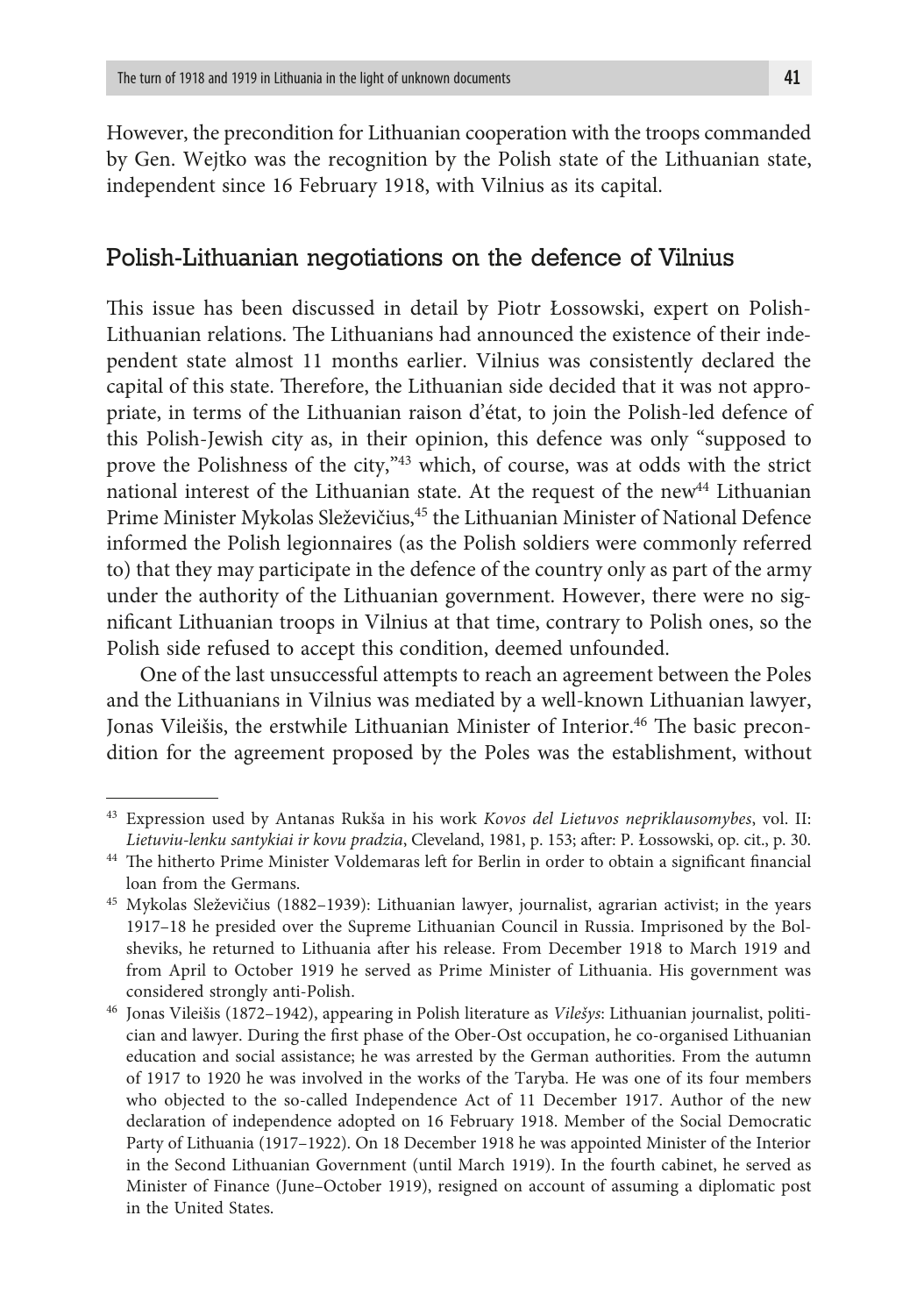prejudice to the political system, of a state union between Lithuania and Poland. The Lithuanians, however, insisted that the Polish state and Polish community in Lithuania recognise the independent national state of Lithuania with Vilnius as its capital.

On 1 January 1919 Witold Abramowicz read out a statement by the Polish side, which was seeking consensus:

In recognising the independence of the Lithuanian state in ethnographically Lithuanian territories, we consider the demarcation of borders between Poland and Lithuania and the settlement of contentious issues depending on the legal nature of the relationship binding the two countries.<sup>47</sup>

The efforts of the negotiators came to naught. In spite of the dire military situation, the supreme Lithuanian authorities did not consider the defence of Vilnius a priority. Lithuania's desire to have Vilnius exclusively for themselves prevailed over the impulse to defend the city from the Bolsheviks. The Taryba and the Lithuanian government left Vilnius and travelled to Kaunas aboard the last German<sup>48</sup> evacuation train. They were followed by the politicians of the BNR. As a result, only Polish troops took up the defence of Vilnius against the Bolsheviks.

# The military situation in the lands of historical Lithuania during wartime in January 1919

In his reports of 6 and 15 January 1919, Gopner describes not only the moods prevailing in December 1918 in Vilnius, but also those in the Vilkomir and Kovno Governorates.

And so, in the Vilkomir Governorate, authority was *"in the hands of a bourgeois committee,"* which assembled a 21-strong militia composed of former city guards. The Red Army intelligence agents were active in Prudy and Kurily in the Volkovysk County, and the majority of the population of this area referred to them "adequately." The situation was unusual in Kibarty, $49$  where the Germans were arresting active participants of a strike that had taken place there. At the same time, according to Gopner's data, the Germans were conducting an intensive evacuation operation, as 10 trains a day were crossing the border in Kibarty

<sup>47</sup> P. Łossowski, op. cit., p. 30.

<sup>&</sup>lt;sup>48</sup> After the capitulation of Germany (11 November 1918), the German army was allowed to remain in the eastern territories with the consent of the Entente. This issue has been discussed extensively by Piotr Łossowski in his works.

<sup>49</sup> Kibartai: town in Lithuania, in the present-day Marijampolė County, close to Vilkaviškis, seat of the Kibarty Municipality; located near the border with the Kaliningrad Oblast. Until 1918 Kibarty was located in the Kingdom of Poland, in the Suwałki Governorate, Wyłkowyszki County, Kibarty Municipality.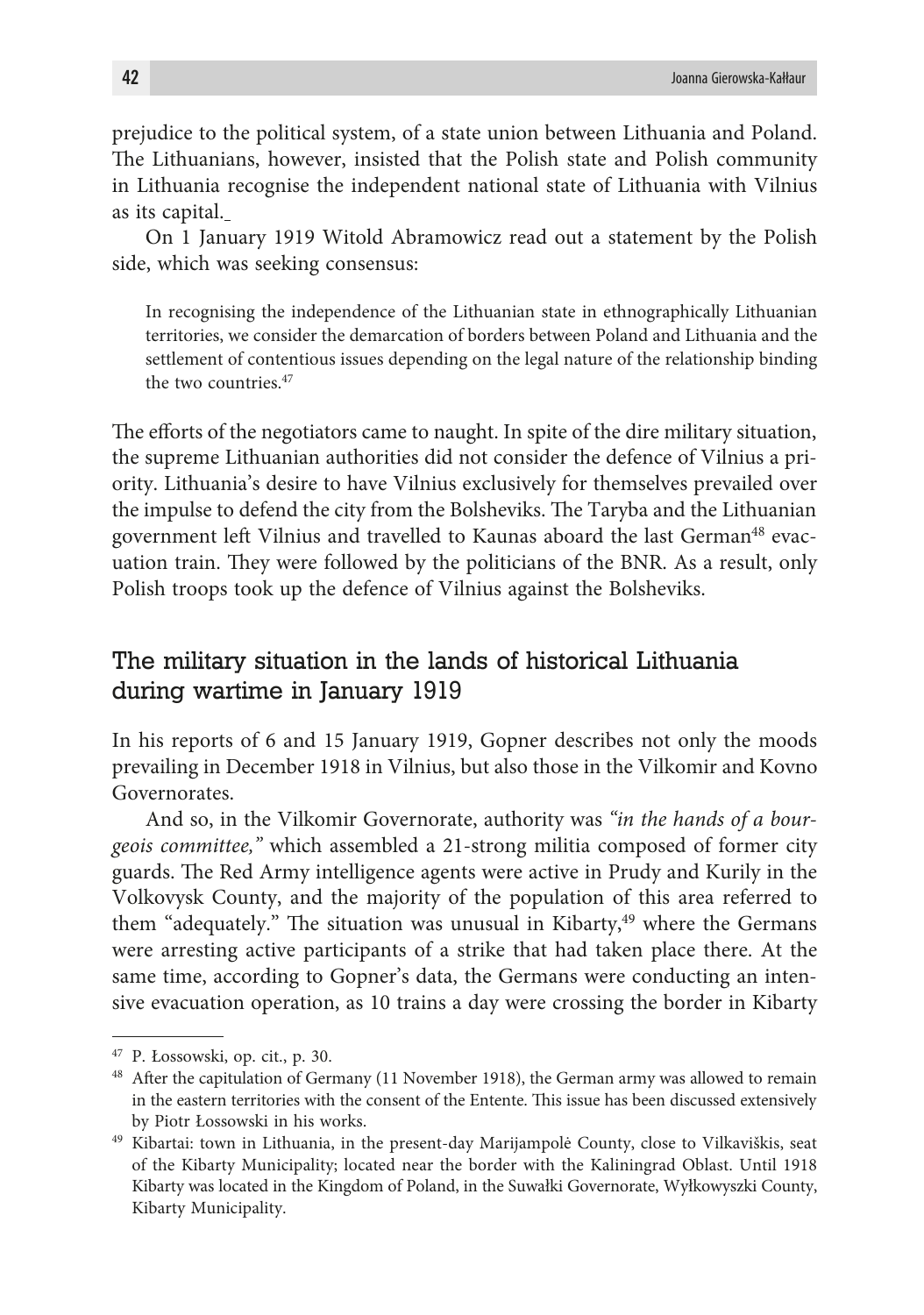and Wierzbołów.50 (According to Gopner's report, the Germans would take all machinery from the occupied area with them.) But they still sent 200 volunteer soldiers to carry out a series of arrests, including that of Balajtis, the organiser of the strike in Kibarty. Since the soldiers' council in Kibarty refrained from attempts to have the arrested released, a crowd of 600 people spontaneously marched on the Kreis-amt seat, but the mass was dispersed by gunfire and further arrests took place.

The situation was quite different in Lida, where no one wanted to seize power. The withdrawal of the Germans from Lida caused sincere upset to the local soldier's council and there was still no one willing to take power in the city.

In the Kovno Governorate, in the city of Ponevezh (Panevėžys), from which the Red Army was still far away, the situation was completely different than that in Lida. The city councils and committees set up by the Germans did establish a militia of 60 former guards. However, on 19 December [1918], riots took place in the workers' community. A "red" crowd assembled in the square, with the 60 militiamen being largely helpless. After the rally, the crowd dispersed around the city, but 25 participants gathered for their first meeting. According to Gopner, "there were 21 members, including 14 communists." The council was immediately constituted and, at its very first meeting, it proclaimed itself the "All-Russian Workers' and Peasants' Council [rendered as "VRRK" in the original document] of the Government of Lithuania and the Soldiers' Councils  $[351]$  of the 10<sup>th</sup> Army in Vilnius." One of the founding members of this Council was undoubtedly David Y. Gopner, who wrote: "We received information that our Vilnius Council of Representatives is under threat from Polish legionaries and Whiteguardists."52 The assembly gathered in Ponevezh therefore decided that Vilnius should be seized as soon as possible to ensure "that the Workers' Council in Vilnius could proceed with its works on instituting Soviet power and order in the city." Gopner was also concerned about the not entirely bright perspectives of said Workers' Council establishing relations with the soldiers of the German 10<sup>th</sup> Army stationed in Vilnius. The author of the report was afraid of bloodshed in the form of clashes with the soldiers of the 10<sup>th</sup> Army, whom, according to declarations, the Workers' and Peasants' Government "saw as their brothers." This requires a commentary. It appears that Gopner's disquiet resulted from the simple reason that a considerable percentage of these German soldiers (especially in the last and first year of the Ober-Ost occupation) were Polish-speaking residents of Poznań, Silesia or Pomerania.53 A large part of them deserted from the German army in December

<sup>50</sup> Virbalis: town in Lithuania, located in the present-day Marijampolė County, 12 km from Vilkaviškis.

<sup>51</sup> Text almost illegible.

<sup>52</sup> Gopner, 15 January 1919.

<sup>53</sup> A. Szklennik mentions the Polish soldiers in German service in Vilnius in his diary *Wspomnienia o wydarzeniach w Wilnie i w kraju* [Memories of the events in Vilnius and in the country]. For example: entries of 11 June 1916, 5 December 1916, etc. The German authorities even issued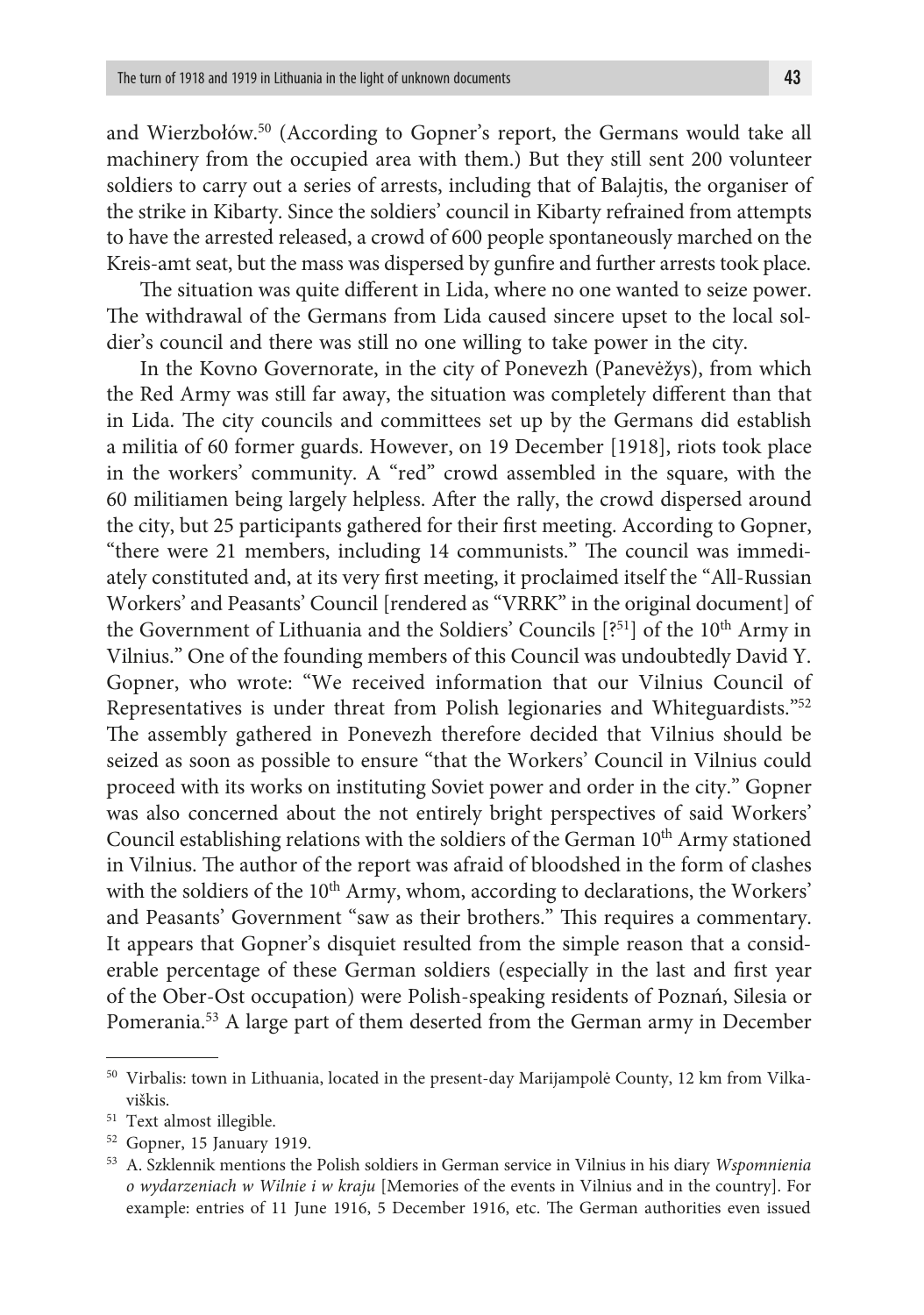1918 and stayed in Vilnius, probably to defend the city together with their compatriots against the Bolshevik offensive.

The first report of the Sixth Department of the Polish General Staff tells us that on 26 December (1918) the approaching Bolsheviks seized Bezdany, and announced the draft of the three youngest age groups in Święciany. In the Dzisna County, in turn, a gang of 2,000 thugs was active, commanded by former Russian officers and equipped with two field cannons. In Vitebsk, a part of the western Bolshevik division and the 3rd Riflemen's Division were being formed, and Lieutenant Colonel Yevgeny Gegstrem was appointed commander of the 3<sup>rd</sup> Brigade.<sup>54</sup> The division was headquartered in Minsk. In Markowszczyzna,<sup>55</sup> an infantry regiment (with a 50-strong machine gun unit) and a dismounted cavalry unit of 100 people, consisting of 50% Poles, were being formed. Just as the Lithuanians did not take part in the defence of Vilnius, neither did any Belarusian troops stay to defend Minsk, with the 1,929 soldiers and 200 horses from the Self-Defence of the Minsk Land withdrawing from the city to later become an important addition to the Lithuanian-Belarusian Division.<sup>56</sup> In Minsk, immediately after the capture of the city, the Bolsheviks announced the draft of all men between 20–40 years of age. According to Polish intelligence sources, as many as 8,000 Bolshevik soldiers were marching on Vilnius.

With the six military information reports of the Supreme Command of the Polish Armed Forces of 21 January and 3, 10, 19, 24 and 25 February 1919 held in the archives of Moscow at our disposal,<sup>57</sup> we may attempt to recreate the atmosphere of the first months of 1919 in the lands of the former Duchy of Lithuania. In January 1919, Grodno was threatened by significant Bolshevik forces. The Polish military sources estimated their number in the Vilnius region alone

a printed order banning speaking to the soldiers. Considering the fact that the knowledge of the German language was rare in Vilnius, and that German soldiers hardly knew Russian or Yiddish, the scale of the problem must have been significant.

<sup>54</sup> Гегстрем Евгений-Александр Элисович (1871-1926 начальник штаба 3-й стр. дивизии. Командир бригады 3-й дивизии в Витебске, See: http://pskovgrad.ru/war/pervaya-mirovaya-vojna/25285-gegstrem-evgeniy-aleksandr-elisovich.html

<sup>55</sup> Markowszczyzna: natural landmark connected with the Wolna estate, in the Baranowicze County of the later Nowogródek Voivodeship.

<sup>56</sup> RGWA 471K-2-11 fol. 17–17v, Raport Informacyjny wojskowy z dnia 1 stycznia 1919 roku. Sztab Generalny WP 1./VI./1. Oddział VI Wschód. Litwa.

<sup>57</sup> RGVA 308 9 582 fol. 15–19, Sztab Generalny WP Tajne . nr 592/VI/7 . Oddz. VI Wojskowy Komunikat Informacyjny z dnia 21 I 1919 Grodno; RGVA 308 9 582 fol. 37–39, Sztab Generalny WP Poufne Nr 933/VI/10 Oddz. VI Wojskowy Komunikat Informacyjny z dnia 3 II 1919 Wilno; RGVA 308 9 582 fol. 44–48, Sztab Generalny WP nr 1114/VI/12 Oddz. VI Raport Informacyjny Wojskowy z dnia 10 II 1919. Wschód. [Akapit] Wojska niemieckie na Wschodzie; RGWA 308- 9-582 fol. 80–85, Sztab Generalny W.P. Tajne 1396/VI/16 O VI Raport Informacyjny Wojskowy z dnia 19 II 1919; RGWA 308 9 582 fol. 105–113, NDWP Nr Sztab Generalny 1689/VI O VI Raport Informacyjny Wojskowy z dnia 24 II 1919; RGWA 308 9 582 fol. 114–117, Sztab Generalny W.P. 1699/VI/18 O. VI Raport Informacyjny Wojskowy z dnia 25 II 1919.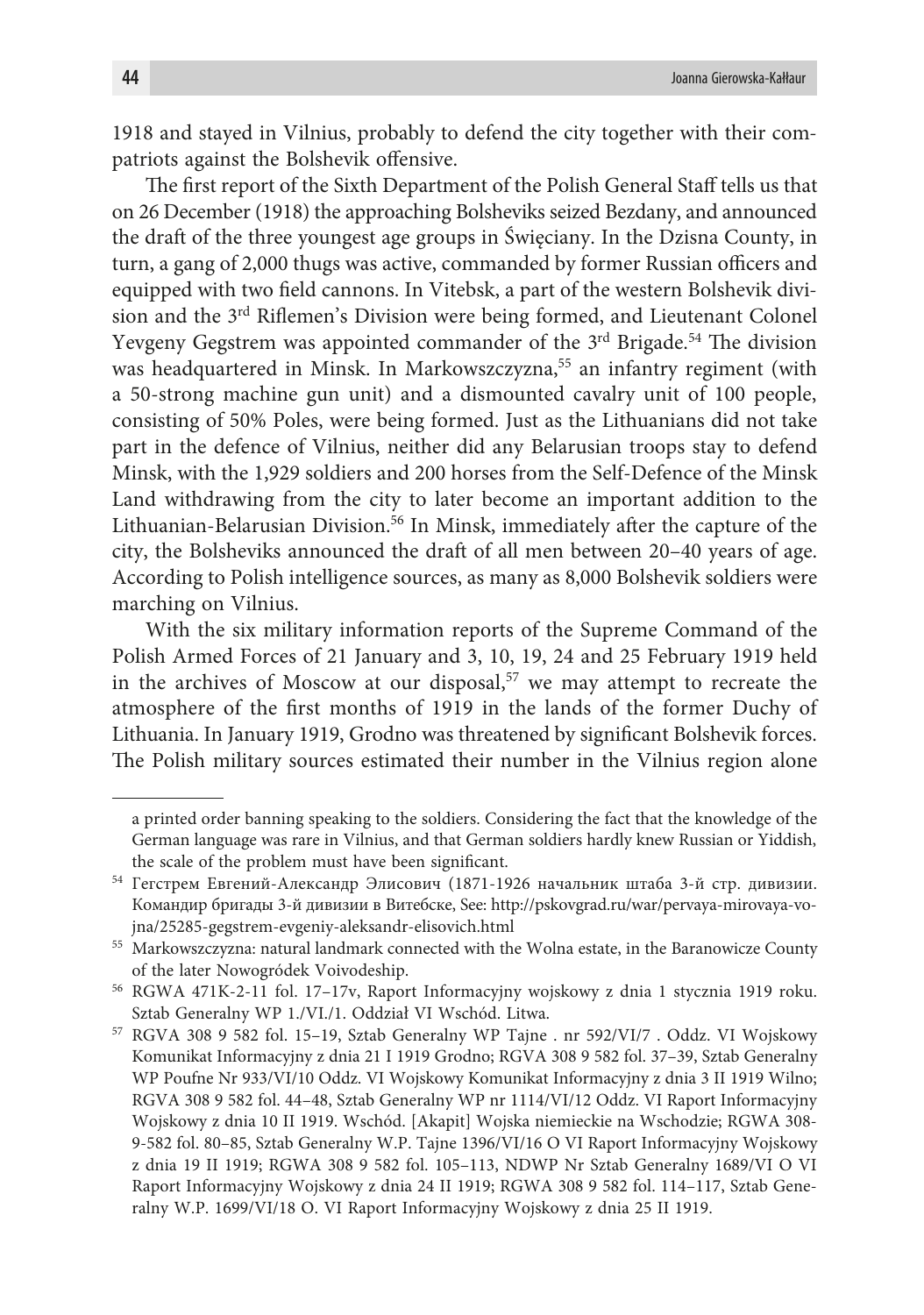at 12,000 people.58 The Poznanians of the German army who remained in the city captured by the Bolsheviks (there were quite a few of them there) were considered marauders and risked being executed. The already tense situation in Vilnius was exacerbated by the local Jews, who would turn these "German deserters" and "Polish soldiers" in to the Bolsheviks. News from reliable sources about numerous executions reached Grodno.<sup>59</sup> (For the record. My research so far has shown<sup>60</sup> that the subject of Polish-Jewish relations in Vilnius during the First World War and the Polish-Soviet War still requires many arduous archival queries. It is definitely too early for summaries and comments. That is why, for the time being, I have adopted the principle of providing bare details with a precise indication of their source.)

The German armed forces in Grodno, hostile towards Poles, amounted to around 1,000 people in the first decade of February 1919. These were the remnants of the 10th Army and soldiers from volunteer units. German volunteers preferred to fight the Poles rather than the Bolsheviks.<sup>61</sup> As they were to retreat from Grodno, the German command rejected the possibility of the Polish Army taking their place.62 In this situation the Grodnian Poles demanded weapons for their units, but the Germans refused due to the categorical objection by Anton Luckievich. In addition, the already existing Polish unit of Gen. Mikołaj Sulewski<sup>63</sup> was

<sup>58</sup> RGWA 308 -9 -582 fol. 80–85, Sztab Generalny W.P. Tajne 1396/VI/16 O VI Raport Informacyjny Wojskowy z dnia 19 II 1919. This is the kind of information that was incoming at that time from Vilnius.

<sup>59</sup> RGVA 308 9 582 fol. 37–39, Sztab Generalny WP Poufne Nr 933/VI/10 Oddz. VI Wojskowy Komunikat Informacyjny z dnia 3 II 1919 Wilno.

<sup>60</sup> J. Gierowska-Kałłaur, "Żydzi i Polacy na Wileńszczyźnie w latach 1919–1920," in: *Świat NIEpożegnany. Żydzi na dawnych ziemiach wschodnich Rzeczypospolitej w XVIII–XX w*., ed. K. Jasiewicz, Warszawa–Londyn, 2004, pp. 354–365; id., "'Depozyty' Walerego Sławka przechowywane w Moskwie. ('Biuro Detaszowane Oddziału II Naczelnego Dowództwa 1919')," *Studia z Dziejów Rosji i Europy Środkowo-Wschodniej*, 47, 2012, pp. 208–272; id.: "Wpływ zmiany okupanta na miejską wielonarodowościową społeczność. Przypadek Wilna w latach I wojny światowej," in: *Gorad ì âgo žyhary: portrèt na fone èpohì. X–XX stst*., ed. A. F. Smalenčuk, Mìnsk, 2016, pp. 145–161; id., "Stanisław Bułak-Bałachowicz. Postać, która mogła połączyć narody byłego Wielkiego Księstwa Litewskiego, a jednak ich nie połączyła," *Acta Baltico-Slavica (Polska – Litwa – Białoruś. historia, która dzieli i łączy)*, 2017, no. 41, pp. 77–155, including on an open letter from Stanisław Bułak-Bałachowicz to Boris Viktorovich Savinkov dated 16 August 1921, which touches on, inter alia, of the attitude of Boris Savinkov and his troops towards Jews (pp. 113–137).

<sup>61</sup> RGVA 308 9 582 fol. 44–48, Sztab Generalny WP nr 1114/VI/12 Oddz. VI Raport Informacyjny Wojskowy z dnia 10 II 1919. Wschód . [Akapit] Wojska niemieckie na Wschodzie.

<sup>62</sup> RGVA 308 9 582 fol. 105–113, NDWP Nr Sztab Generalny 1689/VI O VI Raport Informacyjny Wojskowy z dnia 24 II 1919: "In Lithuania and the Suwałki Region, the Germans are leaving the occupied territories and withdrawing behind the East Prussian border. They do not consent to the immediate entry of the Polish Army into Grodno."

<sup>63</sup> Mikołaj Sulewski (1859–1943): Brigadier General of the Polish Army. He was born in the Grodno region. On 12 December 1918 he was admitted to the Polish Army by J. Piłsudski and appointed commander of the Self-Defence of the Grodno Land. Upon the return to Grodno, Polish military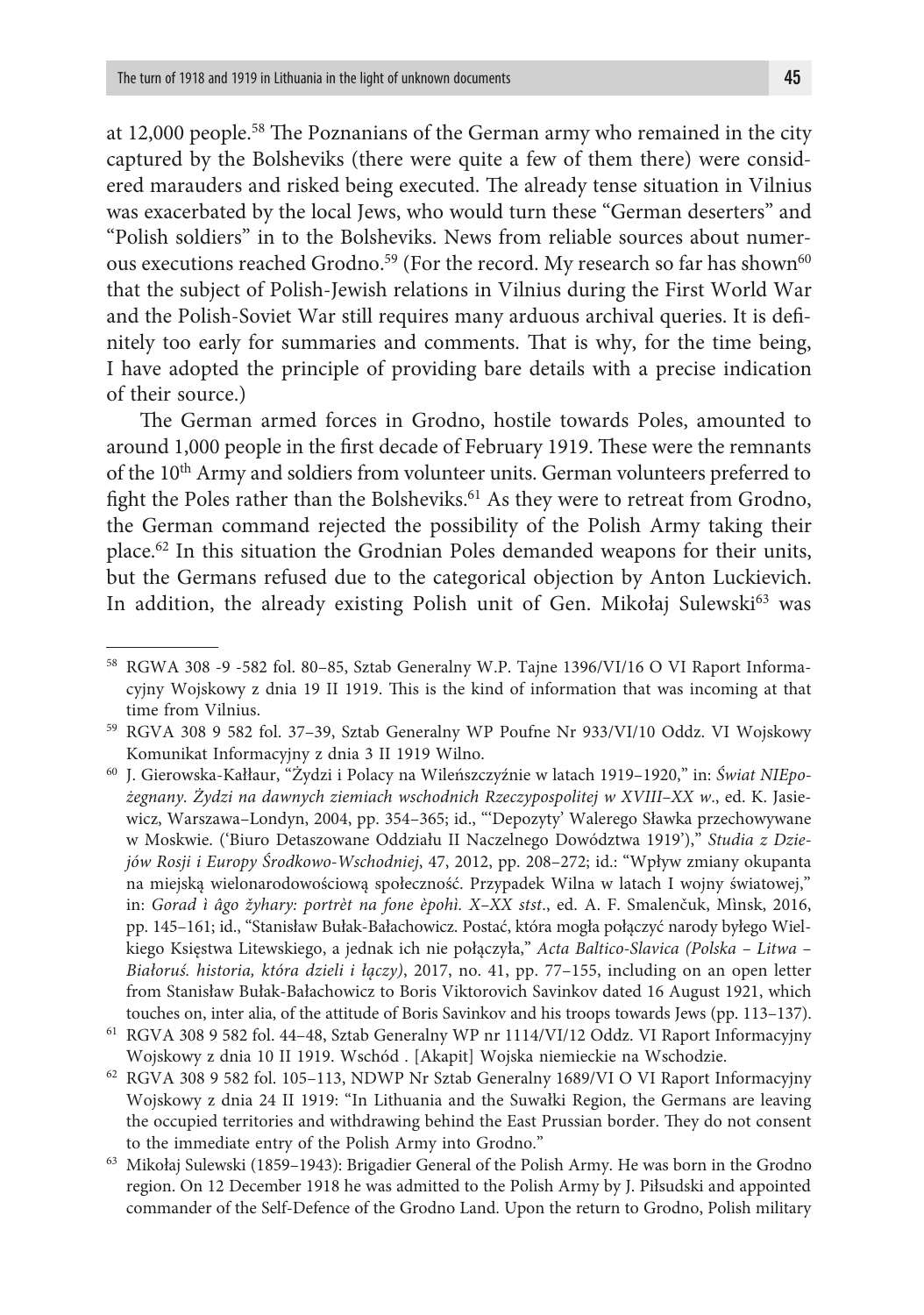disarmed.**<sup>64</sup>** The Germans actively counteracted the recruitment campaign conducted by the Polish Military Organisation (notably by arresting Lt. Łęczycki),<sup>65</sup> and the existing Grodno Self-Defence units were disarmed and moved to Białystok. General Mikołaj Sulewski was also arrested with his staff and transported to Łapy.<sup>66</sup>

# The position of Belarusian politicians in the new strategic and political situation

Anton Luckievich left Vilnius with a passport issued by the Lithuanian Ministry of Foreign Affairs. This was due to the fact that neither Germany nor either of the Lithuanian governments had recognised the BNR. The Belarusians had the status of a Lithuanian minority since November 1918, so it was logical that they did not oppose the Lithuanian authorities. The situation of the Belarusian patriots was further complicated by the fact that the Bolsheviks tried to infiltrate Belarusian structures by secretly swaying the more active individuals to their side. For example, a close associate of Anton Luckievich, acting Minister of Interior Kuzma Tsiareshchanka, established contact with the Vilnian Municipal Bolshevik Council of Workers' Deputies in December 1918, and acted according to the instructions received. Symon Jakaviuk, Anton Luckievich's close collaborator, became a Bolshevik agent in September 1918.67

The rallying of local Poles intensified the concern of politicians of the Belarusian People's Republic [*Bielaruskaja Narodnaja Respublika*, BNR]. On 3 January 1919, Prime Minister Anton Luckievich submitted a protest note to Leon Wasilewski, the Polish Foreign Minister, regarding the announcement of the general mobilisation

commands established in fifteen communes of the Grodno and Sokółka communes subordinated themselves to the Self-Defence. Under an agreement with the Germans, the Grodno Rifle Regiment was being formed under the command of Major Jan Jackiewicz.

<sup>64</sup> RGVA 308 9 582 fol. 15–19, Sztab Generalny WP Tajne nr 592/VI/7. Oddz. VI Wojskowy Komunikat Informacyjny z dnia 21 I 1919 Grodno.

<sup>65</sup> "In recent weeks, Mr Łęczycki was arrested in the Grodno region and tried for belonging to the Polish Military Organisation [*Polska Organizacja Wojskowa*, POW] (which was treated as anti-German propaganda). In the prison with Łęczycki there was a certain number of legionnaires enduring misery and left with no medical care. The Germans do not issue passes to young people, thus preventing the transfer of volunteers. The border line is heavily manned. Lithuanian troops of 5,000 men; the officer cadre consisting mostly of Dowbor's 1st Corps, saying goodbye to their colleagues leaving for the Polish Army 'Come back quickly, we will prepare the ground here.' Belarusian troops in Grodno of 500–600 people (including 200 cavalry). All have rifles, also 10 machine guns. The regiment is commanded by a fierce Belarusian, Jezovitov. The Belarusian regiment is to be incorporated into the Lithuanian army."

<sup>66</sup> RGVA 308 9 582 fol. 114–117, Sztab Generalny W.P. 1699/VI/18 O. VI Raport Informacyjny Wojskowy z dnia 25 II 1919 uzupełniony informacjami z biogramu gen. Mikołaja Sulewskiego w PSB autorstwa Jerzego Adama Radomskiego.

<sup>67</sup> D. Michaluk, *Białoruska Republika Ludowa 1918–1920*, Toruń, 2010, pp. 377.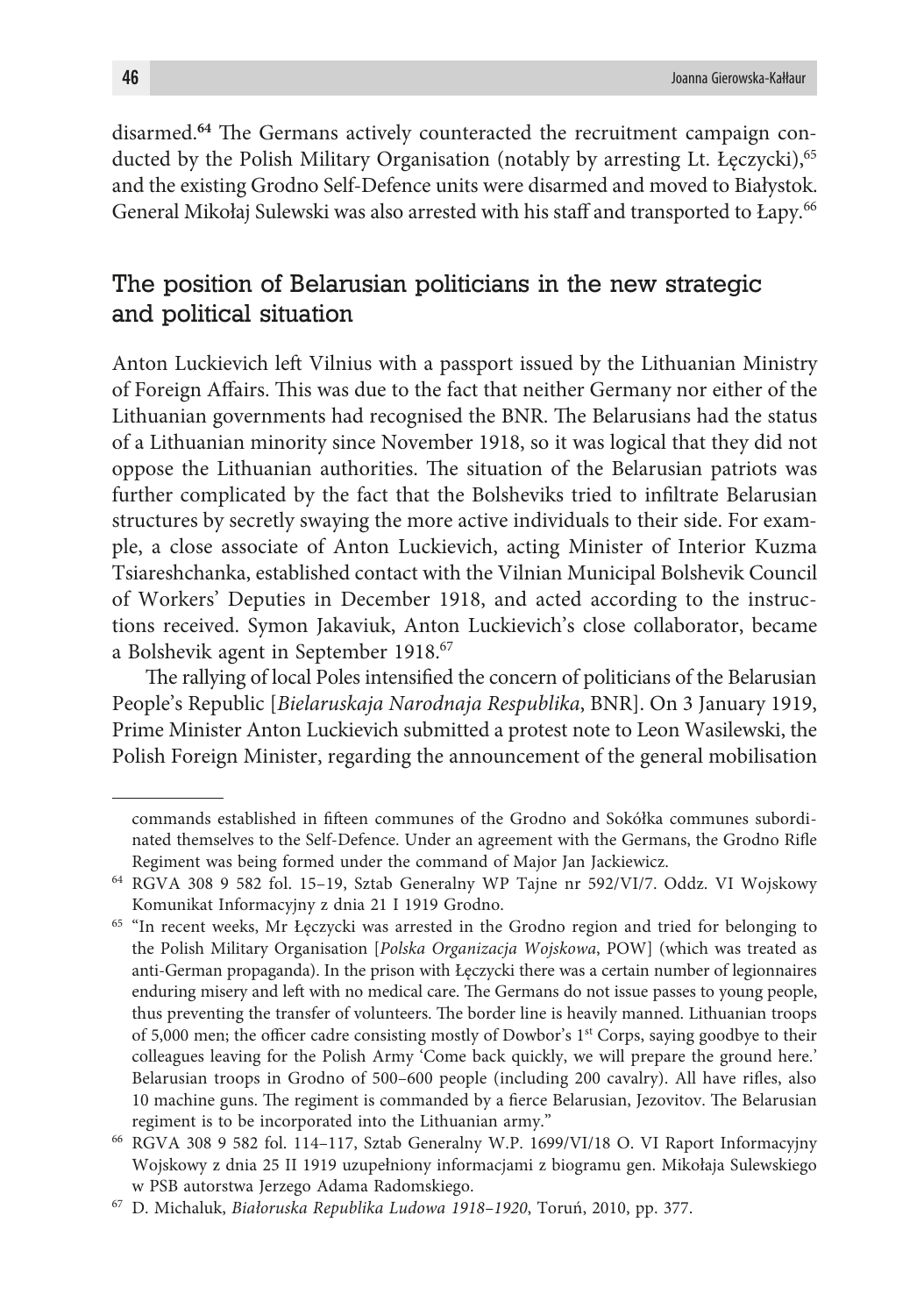of the Polish Army by the Commander of the Military District of Lithuania and Belarus of the Polish Army.**<sup>68</sup>** No official Belarusian protest (BNR) is known to have been filed against the successive occupation of Belarusian lands by the Soviets.

### When did the Polish-Soviet War begin?

There is a discrepancy between the Soviet/Russian and Polish historical narrative, and even between Polish historians, as to when the Polish-Soviet War actually began. At least three dates are quoted: (1) early January 1919, when the Soviets seized Vilnius, (2) mid-February 1919, when the front-line operations began, and finally (3) April 1919, when Poles conquered Vilnius from the Bolsheviks and put an end to the existence of Lit-Bel. It is reasonable to assume that in Polish historiography the majority of researchers agreed that the war had started in mid-February 1919. The documents found and discussed here clearly resolve the issue. Waldemar Rezmer is right. The war was sparked by the Soviet attack of 4 January 1919 on the Polish *legionnaires* of the Lithuanian-Belarusian Military District of the Polish Army.69 On 3 January 1919 Anton Luckievich protested the announcement of the general mobilisation by the commander of the Military District of Lithuania and Belarus subordinate to the Supreme Command of the Polish Army.**<sup>70</sup>** The clashes between the Polish and Bolshevik forces, which began on 4 January 1919, were the first instance of units formally belonging to the Red Army and the Polish Army fighting against each other.

David Yulevich Gopner decided to personally take part in the attack on Vilnius—as he explained in his report of 6 January 1919—to "increase the morale of the attackers." This was necessary, given the alarming phone call from Podbrodzie by Commissar Norvidas in the evening of 5 January, informing "the energetic, unpredictable and fierce but easily and unreasonably discouraged comrade Kapsukas-Mickevičius" of a serious conflict caused among the War Council by the "inexperienced and undisciplined commissar of the Samogitian regiment who had delayed the offensive."71 As a consequence of these circumstances,

<sup>68</sup> Archivy BNR (ABNR), vol. 1, part 1, no. 1161 [Note of 3 I 1919].

<sup>&</sup>lt;sup>69</sup> W. Rezmer, "Начало польско-советской войны 1919-1920 гг.: исследовательский вопрос," in: *Чичеринские чтения. Россия и мир после первой мировой войны (К 90-летию окончания войны и подписания послевоенных соглашений). Материалы международной научной конференции 11-12 ноября 2008 г.*, Тамбов, 2009, pp. 266–281; id., "4 stycznia 1919 roku – początek wojny Polski z Rosją Sowiecką," *Przegląd Historyczno-Wojskowy*, 2009, no. 1, pp. 55–68; id., "Когда и почему началас война между Польшей и Советской Россий? Историогрaфия вопроса," in: *Россия и Польша: долг памяти и право забвения (Mocквa, 22-24 октявря 2009 г.). Тезисы докладов*, Mocквa, 2009, p. 76.

<sup>70</sup> W. Wejtko, *Samoobrona Litwy i Białorusi. Szkic historyczny*, Wilno, 1930, p. 9., Annex 6, pp. 69–80; ABNR vol. 1, part 1, no. 1161.

<sup>71</sup> Gopner, 15 January 1919.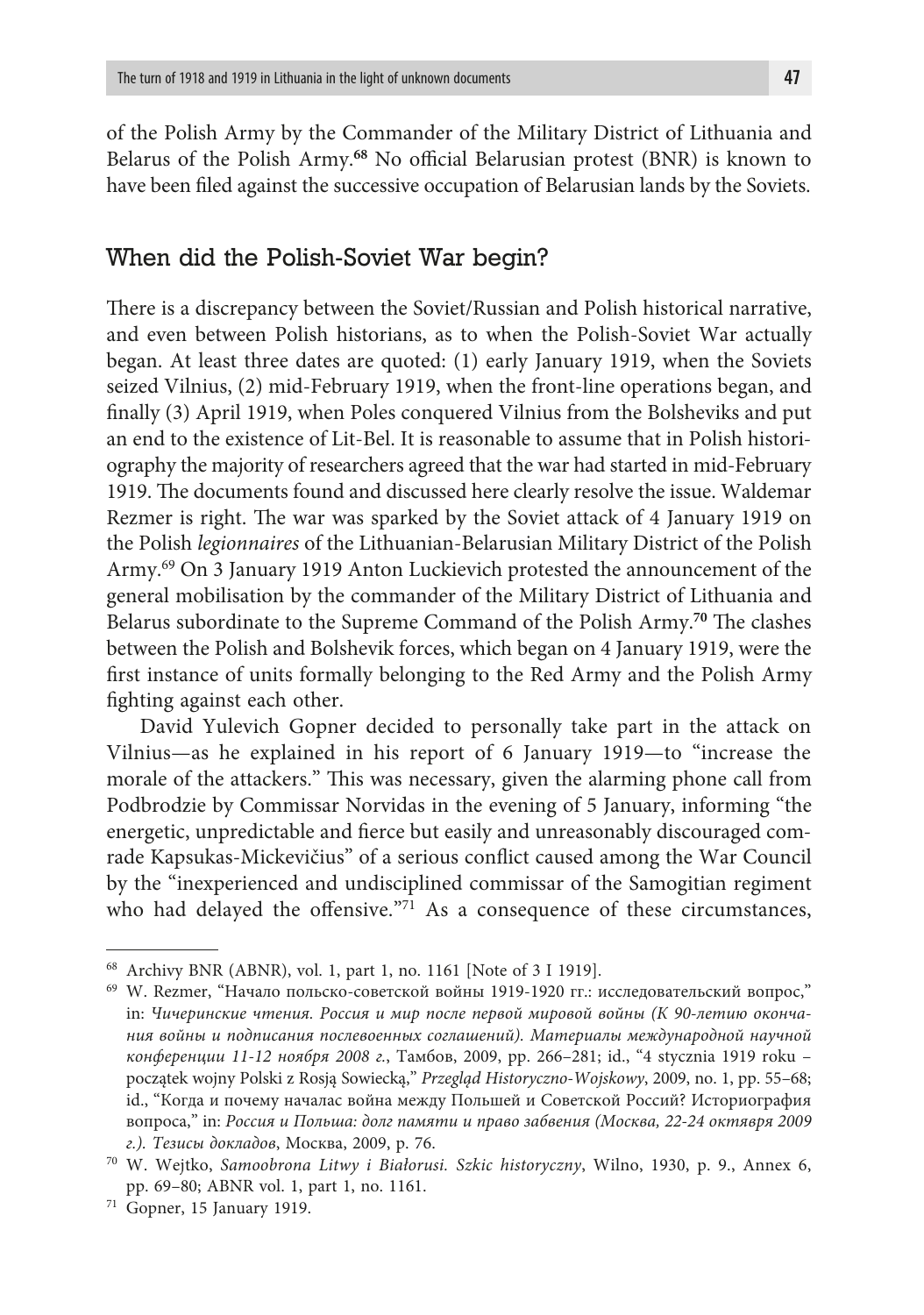on 4 January 1919, the 5<sup>th</sup> Vilnius Regiment, which had already seized Antokol [sic], was forced to retreat from Vilnius to Niemenczyn, 16 versts farther. "Couriers from Vilnius" were expected in Podbrodzie to confirm the news that the surrounded Vilnius Workers' Council (a.k.a. the Vilnius SovDep), had surrendered to the *"legionnaires"* (soldiers of the Military District of Lithuania and Belarus of the Polish Army) after 20 hours of resistance. The news obtained from the couriers was quickly verified by Gopner. The information that some of the SovDep members had committed suicide in order to avoid surrender was true, but the claim that some of them were members of the government was false.<sup>72</sup>

On the night of 5 January, Gopner travelled to Vilnius accompanied only by Stanisław Pestkowski,73 though the members of the (communist) Lithuanian Government insisted on the participation of Mickevičius-Kapsukas in the journey.74 In Gopner's opinion, these people paid excessive attention to leaving "red Polish-Lithuanian troops" [sic] in the city. It is possible that the insistence of the "Lithuanian authorities and Pestkowski" to keep the units considered to be the "fiercest Polish-Lithuanian units" for as long as possible in the city was a sign of an attempt to save the soldiers of these Polish-Lithuanian units with a view to a future, separatist action.

Initially, Gopner was misled by the tip-offs. His informants were residents of Vilnius. According to their accounts, the city was under Polish control, while Gopner found that the *"legionnaires"* were only holding the Wielka Pohulanka and Piaski areas. Gopner reported:

<sup>72</sup> The most valuable point of resistance was the building at ul. Wronia, which was the seat of the Vilnius City Council of Workers' Deputies, established on 15 December 1918 and consisting not only of local communists but also of a certain number of outsiders. It was chaired by Kazimierz Cichowski, secretary of the Petrograd group of Social Democrats of the Kingdom of Poland and Lithuania (SDKPiL), while the duties of secretary of the presidium belonged to Jan Kulikowski, a Pole from the Troki County, a member of the SDKPiL and the Communist Workers' Party of Poland. For more on the events at ul. Wronia, see: L. Wyszczelski, *Wojna polsko-rosyjska 1919–1920*, 1st ed., vol. 1, Warszawa, 2010, pp. 50–53.

<sup>73</sup> Stanisław Pestkowski, a.k.a. *Andrzej Borowski* (*Станислав Станиславович Пестковский*) (b. 3 December 1882 in Kiełczygłów, d. 15 November 1937 in Moscow): Polish and Russian worker movement activist, communist. Between 1917 and 1919, he was deputy commissar at the Commissariat for Nationalities. Then, at the request of the Council of People's Commissars of the RSFSR he was delegated to the west of Russia to participate in the establishment of the Byelorussian People's Republic.

<sup>74</sup> Commissar Norvidas reported on the conflict in the War Council literally: "it was due to the reprehensible delay of the offensive by the conceited and inexperienced commissar of the Samogitian regiment and the allowing of a violation of the plan of offensive." (A detachment of the Pskov Division had moved forward and occupied Vilnius, while according to the adopted plan the 5th Vilnius Regiment was to launch the operations). As a matter of fact, the commissar of the Samogitian regiment was not very well regarded by Gopner; he viewed him as a demagogue who deliberately provoked animosities and conflicts among the troops.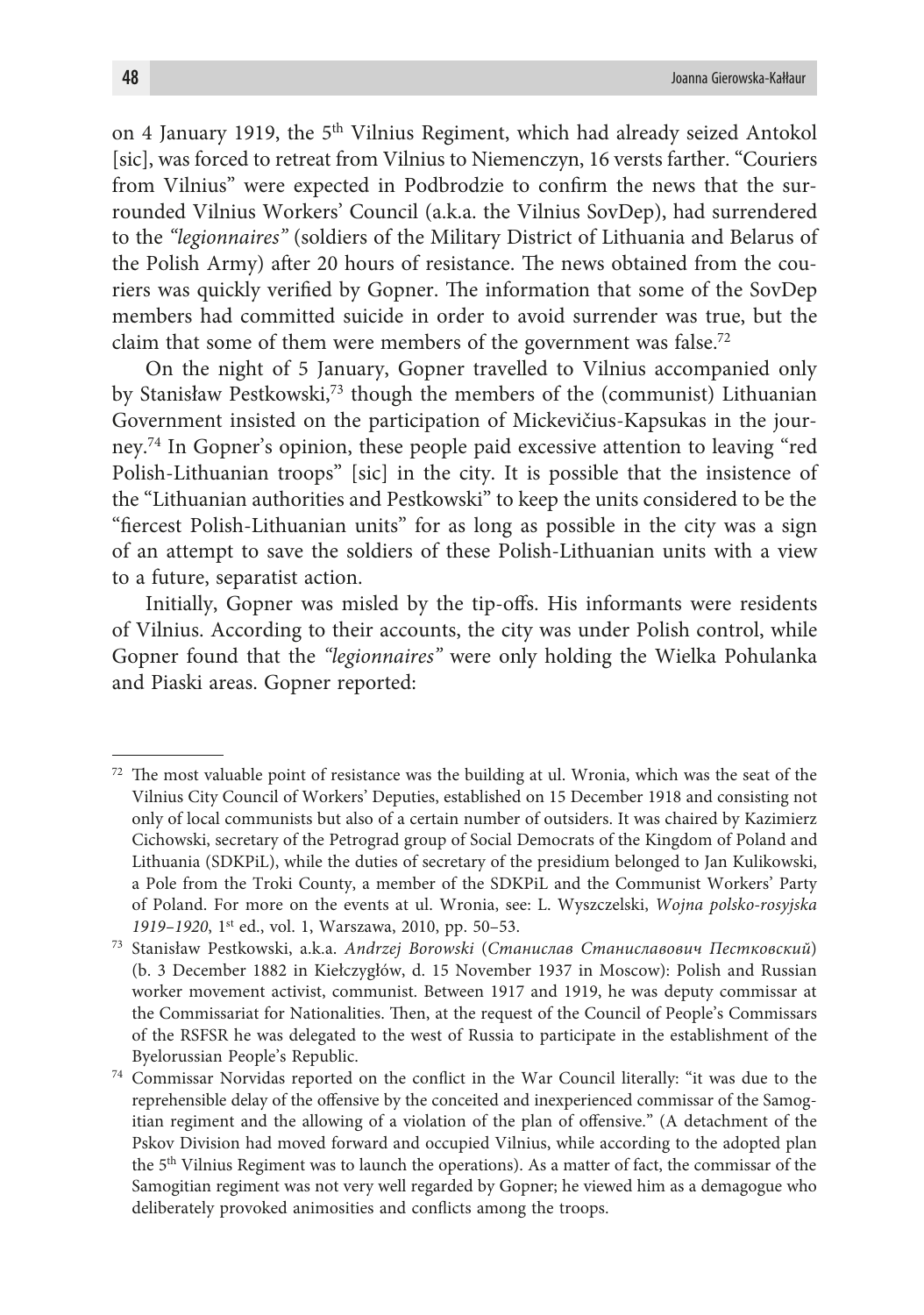The opponent showed no resistance; contrary to information from the Jews, they had no artillery, nor a significant number of bayonets. Nor had they the will to resist. Nearly no victims on both sides […] if our troops had entered Vilnius one day later, the pogrom of Jews and the slaughter of workers would have already taken place. The pogrom was prepared to the smallest details. This is why not only the proletariat, but also the small Jewish bourgeoisie welcomed the red troops with admiration.<sup>75</sup>

Gopner felt obliged to name two activists as co-authors of the Soviet success in Vilnius: the military commissar of the Western Front, comrade Morozov, as well as a member of the Lithuanian Government, representative of the War Revolutionary Committee and, at the same time, the most committed and energetic member of the government, comrade Weinstein-Baranovski.

# Evaluation of the situation in Vilnius immediately after the seizure of the city by the Bolsheviks

According to Gopner's account, during the funeral of the suicide victims from the Vilnius SovDep,76 the residents of the city allegedly displayed a rarely encountered favourable attitude towards Soviet troops, which he interpreted as "an expression of similar political views." This in turn led him to the conclusion that "the future efforts of the Soviet authorities would undoubtedly be carried out in very suitable conditions and would not be sabotaged."77 Gopner believed that the entry of the red troops into Vilnius was accompanied by a "moment of elation and omnipresent hope."

The question remaining: to what extent was this image realistic, or created in order to obtain approval from the superiors? The fact is that, in his account, Gopner remarked that he had no information on the Vilnian Poles. He did anticipate, nonetheless, the success of both the recruitment of volunteers to the Red Army and the mobilisation. The necessary condition for success was, according to him, to send in military instructors within the shortest time possible and to organise supplies. He reported that

despite the poor condition of the labour unions […] the order in the city is exemplary, there are rallies, marches and meetings everywhere and the townspeople are fascinated by the Red Army soldiers. […] my observations made on the grounds of my knowledge of Vilnius convince me that there is no other place where conditions for the success of the Soviet rule would be so favourable.<sup>78</sup>

<sup>75</sup> Gopner, report of 15 January 1919.

<sup>76</sup> According to Dorota Michaluk's findings, among the suicides were the commander of the people's militia L. Czapliński and the Vilnian shoemaker Bonifacy Wierzbicki. D. Michaluk, *Białoruska Republika Ludowa 1918–1920. U podstaw białoruskiej państwowości,* Toruń, 2010, pp. 364–366.

<sup>77</sup> Gopner, report of 15 January 1919.

<sup>78</sup> Ibid.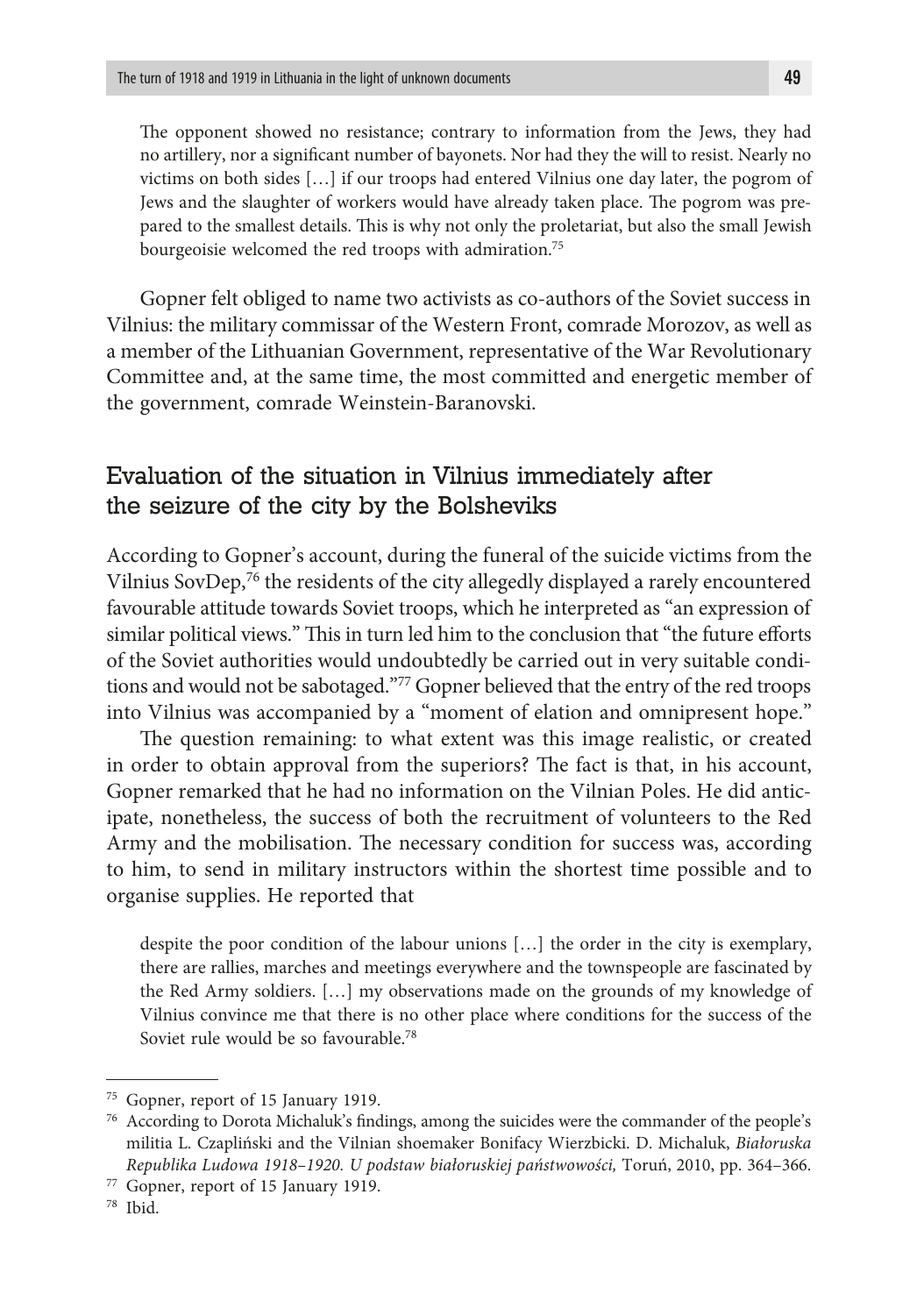Such an assessment of the exemplary order and of the extraordinary pace of preparatory works in the city and its offices allowed the new authorities to lift the siege as early as on 11 January 1919.

The appeal of the Provisional Government did not yield the expected results, and the failure was largely due to the fact that this was not the first such initiative made in Vilnius. The announcement made by the Sovdep was preceded by that of the Vilnian Socialists-Revolutionaries. However, the latter proved unsuccessful, since the Sovdep did not agree to the creation of a government without its participation and refused to recognise the Military Revolutionary Committee. Both groups mutually hindered each other's political manoeuvres. According to Gopner, the Vilnian Sovdep was consistently hostile towards other parties belonging to the Military Revolutionary Committee due to the fact that they had demonstrated, contrary to the Vilnian Sovdep, loyalty to the Soviet Army [!]. The Vilnian Sovdep believed that, until the convention of the congress of all Lithuanian Sovdeps, the authority should belong to that in Vilnius. Therefore, the communists did not participate in the vote on the recognition of the Provisional Government, as they questioned the rationale behind voting on this matter.

# Attempts of Lithuanian communists towards the liberation of Lithuania

The Soviet government of Lithuania resided in Dvinsk (modern-day Daugavpils). Prime Minister Mickevičius-Kapsukas preferred it to remain there, but only a minority supported his stance, and he was eventually outvoted by the supporters of the *"return to the capital."* On the first day of the deliberations of the Soviet Provisional Government (7 January), focus was placed on matters relating to the organisation of the Lithuanian army and the mutual relations between the Soviet Government and the Revolutionary Military Council. After consulting his Polish comrades, Stanisław Pestkowski spoke out in favour of transforming the War Revolutionary Military Council of the Western Front into a four-person board. This body was to obtain the same functions and privileges as those previously held by the Revolutionary Council of the Western Front. Interestingly, the board was to consist of a military director and three commissars: of Belarus, Lithuania and Poland.

In contrast, Vincas Mickevičius-Kapsukas considered it necessary to form an independent Lithuanian army, as well as the Military Council of Lithuania (or a politically and operationally autonomous section of the revolutionary War Soviet of the Western Front). Mickevičius's group dominated the session. Contrary to Gopner's expectations, the discussion on 7 January focused on the range of prerogatives of the future Lithuanian Military Council. Gopner decided to intervene.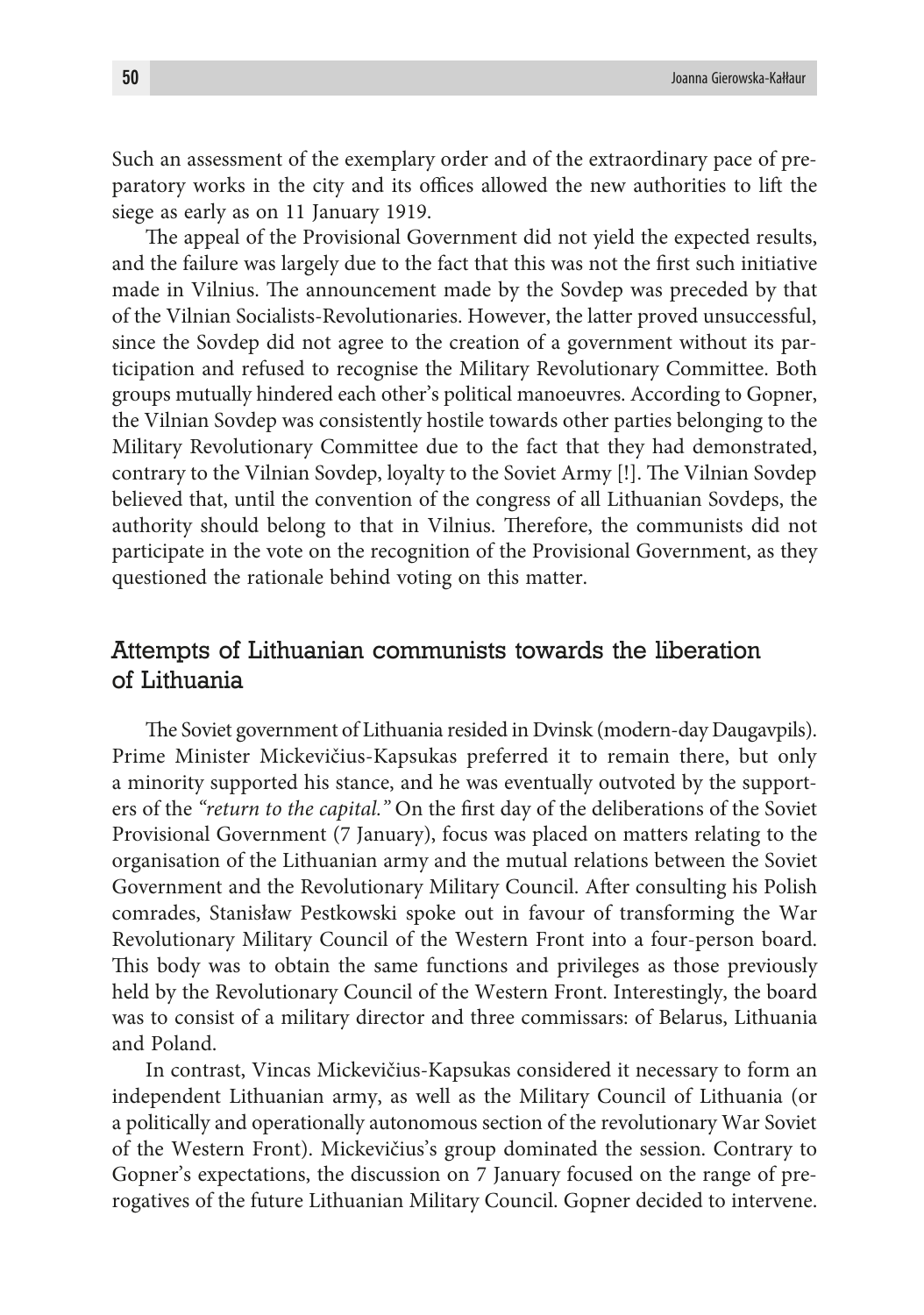He reminded the participants that, by appointing the permanent Lithuanian representative in the person of Comrade Norvidas, the Revolutionary Military Council of the Western Front had excluded the necessity for the Soviet Government of Lithuania to express its opinions or to ask any questions. He stressed that, unlike in military matters, the Lithuanian government did not show any separatist tendencies in terms of financing, which it expected to obtain from the central authorities. He noted that only a few among the Lithuanian comrades had used the word "loan" instead of "subsidy," and that only comrades Mickevičius and Weinstein[- Baranovski] contemplated retaining the taxes introduced by the Taryba.

Finally, Gopner diplomatically pointed out the need to divide military issues into two groups:

– operational and administrative matters decided in strict consultation with the central authorities, and

– organisational matters, which would include dissemination, recruitment, formation and food supplies.

The functioning of such an organisational group would be possible only in the case of an independent local body of any name, whose range of competencies was yet to be defined by the central authorities. Gopner stated that only then could this body be subsidised.

 He considered the implementation of an agricultural reform necessary in order to enable the introduction of revolutionary taxes. He also believed that the imposition of wage brackets would be beneficial for the fiscal policy.

Gopner was surprised to find that "the course headed away from the central authorities" undertaken by his Lithuanian comrades was accompanied by the fact that, according to his observation, this "peasant country" had not displayed any revolutionary turmoil itself or taken part in the abolition of the authority of landowners and capitalists. He noted that "the Lithuanian peasants felt liberated not only from their masters, but also from any obligations towards the revolutionary authorities." Gopner also criticised the "procedure of selection of the cabinet" used during his absence. He openly stated:

it is as if those who have planned it are sentimentally stuck to the national principle. Nothing good will happen out of this charade. And now-friendly Moscow might be compelled, even against its will, to impose a subsidy in people.79

From Gopner's point of view, the problems of the Lithuanian government were due to the lack of personnel qualified to take up positions of responsibility (no appropriate candidates have been found for the positions of heads of a number of commissariats: for Justice, Health, Social Security and State Control), which, as he predicted,"would result in surrendering the helm to the Lithuanian socialists,

<sup>79</sup> Gopner, 15 January 1919.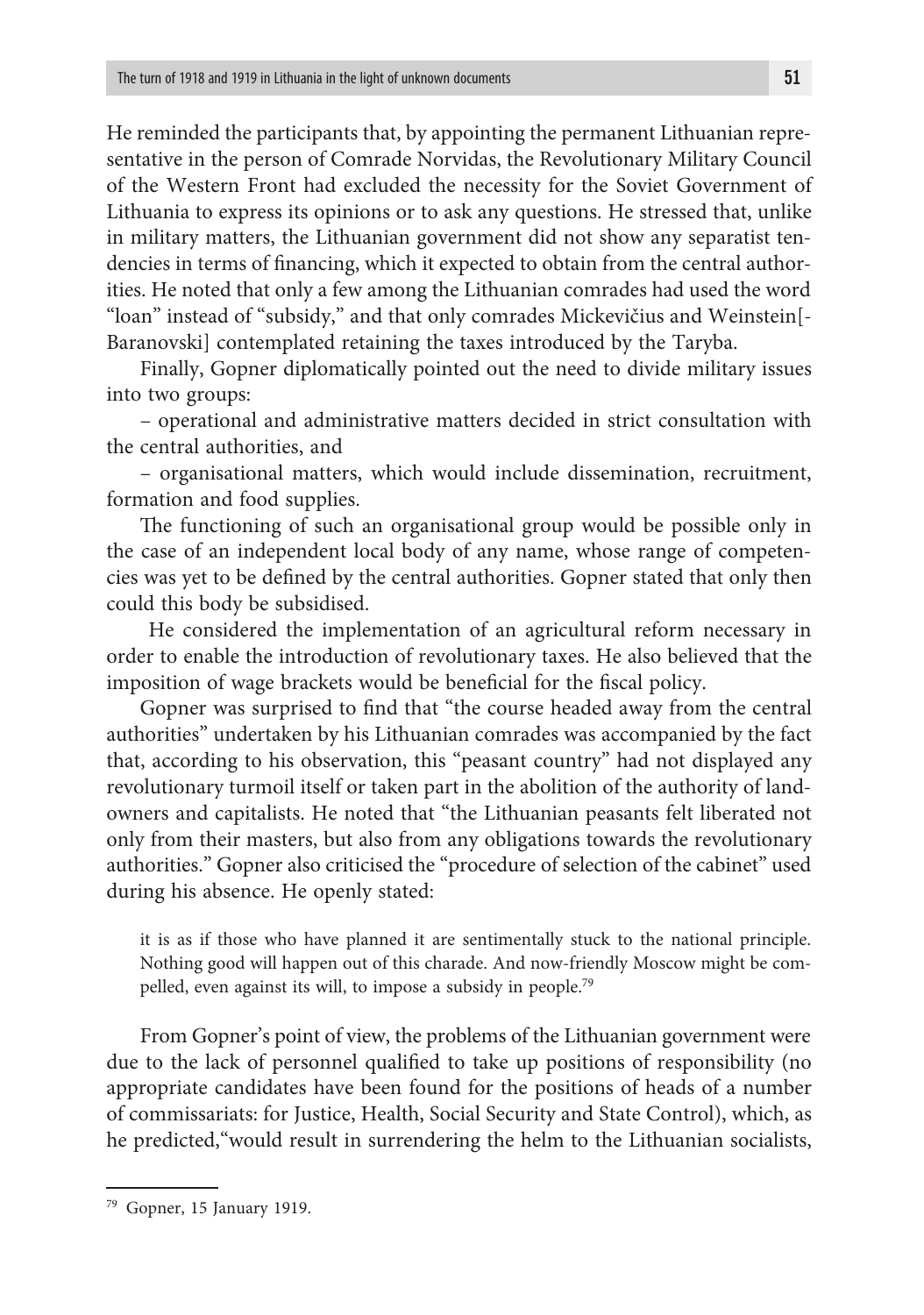who had already been asked to take up several responsible positions." Gopner recommended that the addressees of his report refrain from intervening until this "business" government, as he called it, would be complete, $^{80}$  and requested a general purge ("once and for all"). Comrade Pestkowski, who advocated a strategy of small steps, disagreed. At its first meeting the government proclaimed a decree granting equal rights to all nationalities, and the declaration was entrusted to Pestkowski. As for the extremely innovative project of a decree on land prepared by a man named Wielski, Gopner was so strongly impressed by its content that he suggested that the authorities in Moscow should take notice of it.

Gopner warned that a prerequisite for Bolshevik success was not leaving Vilnius to its own devices. He did not consider Pestkowski a sufficient warrantor of Soviet rule in the city. "A few days alone in their capital without any communication with Moscow was sufficient for Lithuanians to display bourgeois-democratic, particularist and nationalist tendencies."81 Gopner contrasted the Lithuanian indolence with the zeal of the Belarusians, who had at their disposal the complete and sufficiently robust structures of the Regional Executive Committee of the Western Front, which remained operational throughout the entire revolution.

Noting that the Lithuanians were not ready to accept the new system of Soviet rule, Gopner informed Moscow bluntly:

A breakthrough will be necessary to transform the rotten rivulets of the workers' movement in Lithuanian cities (and especially in Vilnius) into a navigable river and join the revolution. This primitive, independent cell must be immediately broken up and replaced with a universal organisation of the proletariat adequate to this era. The shaping of the Soviet Republic of Lithuania will not affect our international situation and therefore the further spread of the worldwide revolution and the defence of the occupied/conquered territory, but will also undoubtedly play a significant role in the class struggle within Lithuania, depriving the bourgeoisie of its last positions and tearing the powerful instrument of nationalist demagogy from its hands.<sup>82</sup>

<sup>80</sup> The government was completed as follows: Mickevičius-Kapsukas (Prime Minister and Foreign Minister), Antanavičius (Minister of Interior), Cichowski (Minister of Finance and Agricultural Affairs), Dimanstein (Minister of Labour), Jakševičius (Minister of Transport), Proletaras (Minister of Communications), Biržiška (brother of arrested minister Taryba, Minister of Education), Weinstein (Minister of National Economy and Trade, also served as chairman of the Vilnian Revolutionary Committee and minister of the Revolutionary War Committee/Vilnian Revolutionary War Committee). In his report, Gopner dismissed the competences of Cichowski, Proletaras and Antanavičius ("too soft for internal affairs"). 81 Gopner, 15 January 1919.

<sup>82</sup> Ibid.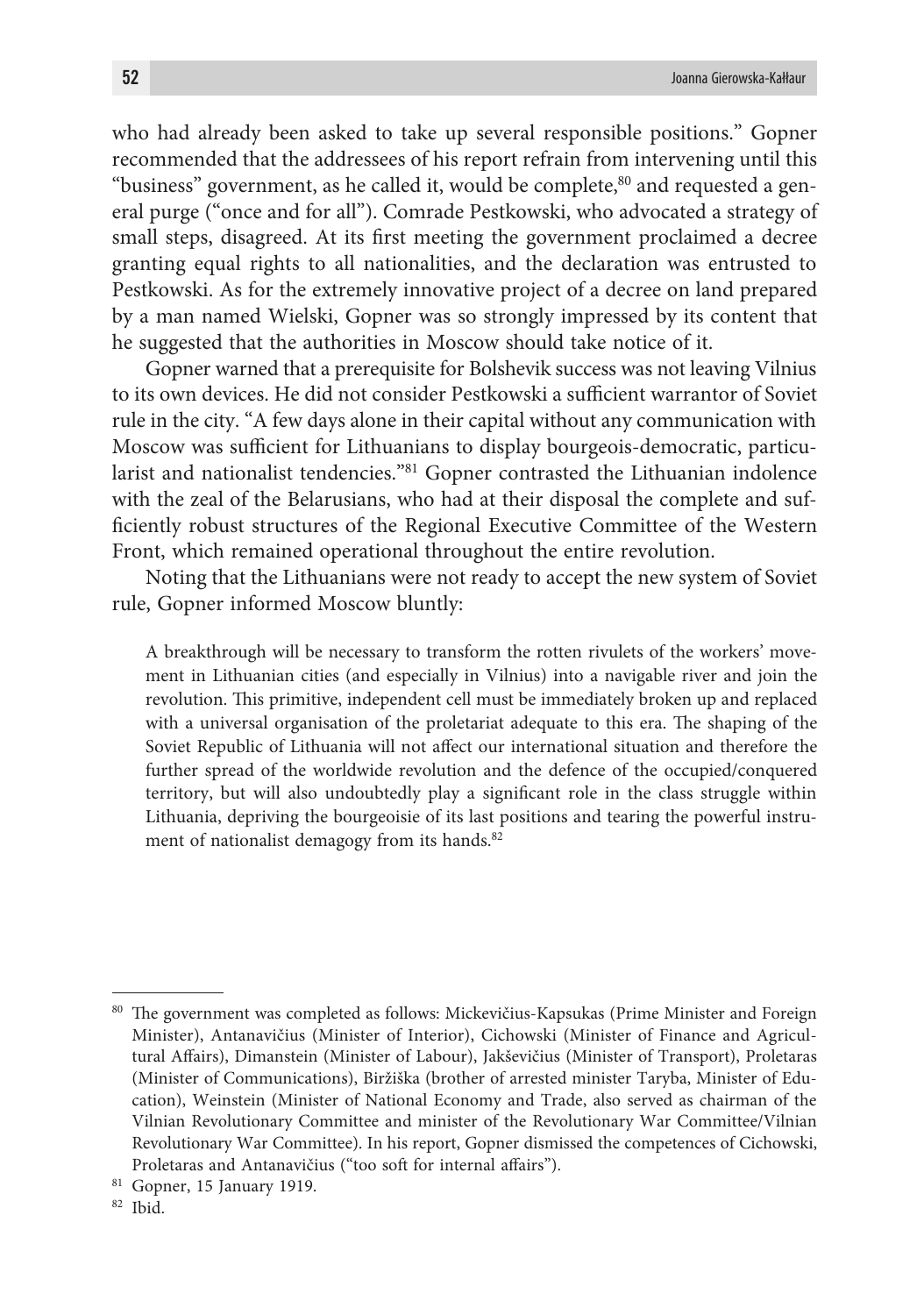# Gopner's information on the change in the political balance of power in Vilnius

According to Gopner, the Lithuanian comrades "benefited from the total absence of sabotage on the part of the local intelligentsia of all nationalities," which, as Gopner concluded, "saved them a lot of effort." The intelligentsia of all nationalities that remained in Vilnius (specialists in state and economic management of all levels) had been, according to Gopner, stifled morally and physically "by the heel of the [German] occupier, and having in mind the experience of the Russian intelligentsia in Vilnius, they willingly applied for work in the Soviet offices of the Provisional Government of Lithuania."83 According to him, the Vilnian political parties "vegetating between socialism and capitalism" were giving very weak signs of life. "And, above all, they did not show any signs of resistance to Soviet construction. Their adaptation to the current situation oscillated towards constructive opposition."84

Gopner undoubtedly remained in contact with "the worker masses of Lithuania, which showed strong political commitment to Russia," since he noted "in particular the attachment to the Russian language among the Jewish-worker milieus." He considered this phenomenon to be the result of

a rearrangement in the sphere of political influence, which almost completely wiped out the Labour Bund in the Lithuanian capital, where it had been brought to life and had grown for many years to become the leading political party among the Jews. The Bund used to be stronger than all the workers' organisations put together and dictated the tone to the entire Jewish workers' movement in Lithuania, Poland, Ukraine and Russia. After its left wing dissociated itself from the revolutionary process, its right wing drew the Bund towards the camp of the opponents of the socialist revolution. The Bund has broken off with the Jewish workers and now numbers 200 real and 250 fictional members in Vilnius. That reminds me of the years 1901–1903, the years of underground work, when, besides the members of the illegal labour unions joining the Bund, only one political organisation had about 1,000 members, and during the First Revolution (1905–07) the Bund in Vilnius was several thousand strong. The Jewish workers moved to the camp of revolutionary social democrats (?), which had historically formed as a Jewish political party. Its representatives were almost exclusively Russian communists.85

Gopner saw nationalism as "a reflection of underdeveloped class adversities." He warned that "until the decisive victory of socialism is achieved, nationalism will

<sup>83</sup> Count Wincenty Łubieński worked in the Presidium of the Council of Workers' and Red Army Deputies in Vilnius, All managerial positions at the Commissariat for Agriculture were occupied by Poles. Ludwik Chomiński, Tadeusz Niedzielski, Lubkowski, Zastowski, Zygmunt Ruszczyc and Kątkowski worked there. See: J. Gierowska-Kałłaur, *Zarząd Cywilny Ziem Wschodnich*, Warszawa 2003, p. 46.

<sup>84</sup> Gopner, 15 January 1919.

<sup>85</sup> Ibid.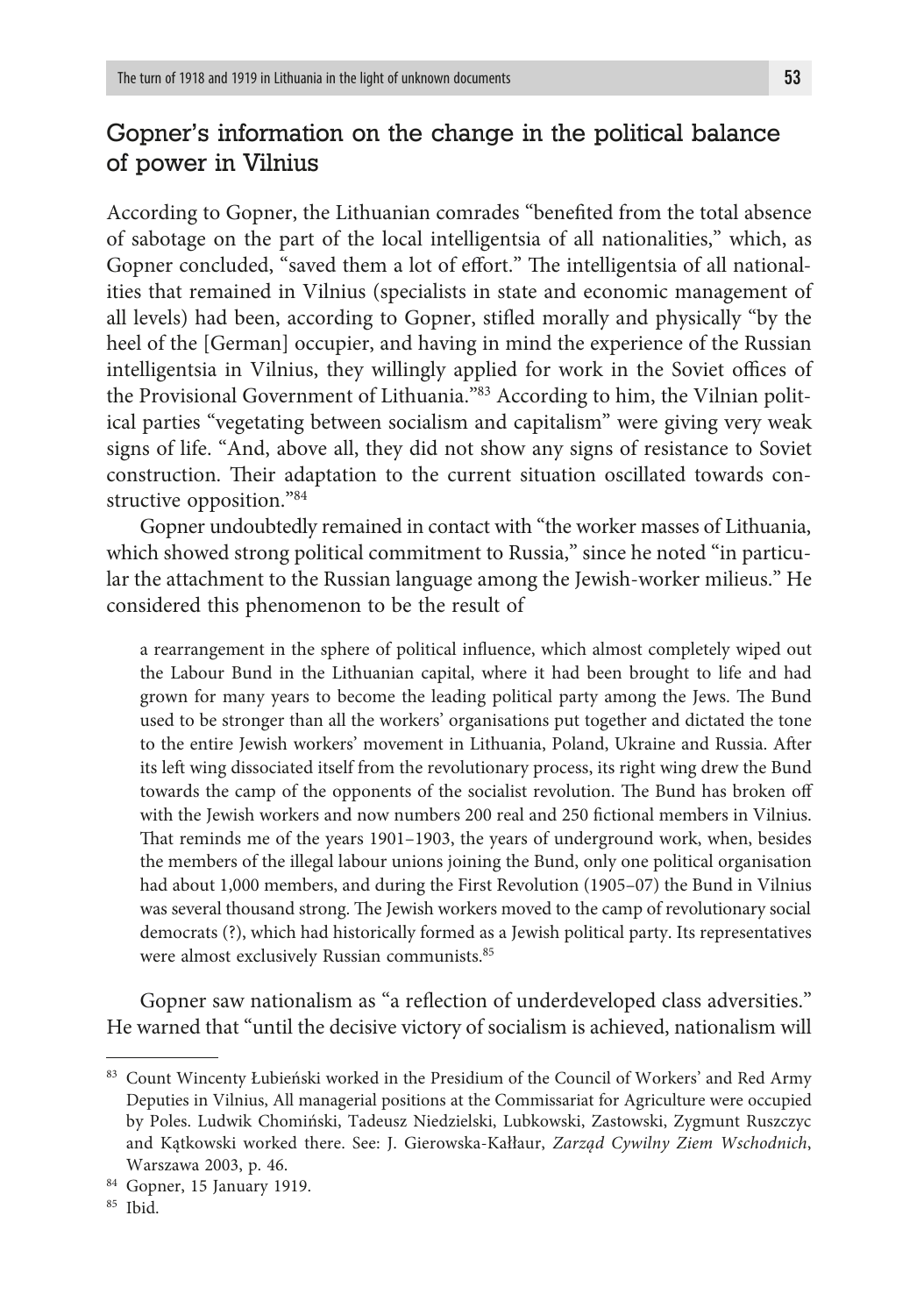penetrate into all crevices of society and seek to penetrate into the state organism and the main citadel of the Soviet Republic, the Communist Party of Lithuania." He wrote: "There are signs that cannot be explained by the changes of orientation of the bourgeois intelligentsia, which can be seen in the dangerous tendencies of many comrades, placed by the circumstances by the Soviet anvil in Lithuania."86

He would set the Belarusian communists as an example for their Lithuanian counterparts. He quoted a document published in Minsk newspapers on 17 January:

"From the Central Bureau of the Communist Party of Bolsheviks of Byelorussia. In some localities of Byelorussia there have appeared individuals who call themselves Byelorussian communists and who have apparently set themselves the goal of Soviet work in those places. In most cases, these individuals are involved in nationalist agitation. The Central Bureau of the Communist Party of Bolsheviks of Byelorussia announces that the above-mentioned elements have nothing to do with communism or the party. Local comrades and the organisation are advised to have regard only to the agents of the CB KPb of Byelorussia or the local committees of the Communist Party of Bolsheviks of Byelorussia."87

Gopner was of the opinion that the political condition of Lithuania "appeared to be extremely favourable for the organisation of Soviet rule." He drew attention to the fact that during the German occupation,

the news of victories and defeats brought about by the February and October revolutions reached the broad masses of peasants and workers in a distorted and exaggerated fashion. The more the occupying forces, bourgeoisie and social democrats were terrorising the people with misfortunes after October 1917, the more unanimous the counter-revolutionary block was becoming, persecuting the idea of the socialist revolution; the more the mystical elation and respect for the great process in the East was emerging in the soul of the workers' nation. Some unspeakable longing and persevering dreams took hold on the day of the sowing of slander against Soviet Russia, and usually gave rise to a significantly enhanced, purely illusory representation of the benefits of the Russian revolution. However, there is here an environment in which **the poison of the social democratic propaganda [sic]***,* as any other regularly consumed poison, has successfully harmonised in the counter-revolutionary music with the **representatives of the Bund, the Polish-Lithuanian Mensheviks [sic] and the partisans of the PPS***.* They were joined on the eve of the German withdrawal from Vilnius by a choir aimed at persecuting communism and the Soviet government, composed of individuals morally bankrupt in Russia: **the right wing of the left social revolutionaries***.* No matter how hard the enemies of the Soviet regime were trying, nothing came of these efforts and the red army was, without any "buts," warmly welcomed by the Lithuanian people. What is more, the leaders of the opportunistic camp of the Vilnian Lithuanian Council had only enough courage and reason to put forth some doctrinaire complaints. Due to the anti-parliamentary method of the formation of the Provisional Council of Lithuania and of the Vilnian War and Revolutionary Committee,

<sup>86</sup> Ibid.

<sup>87</sup> Ibid.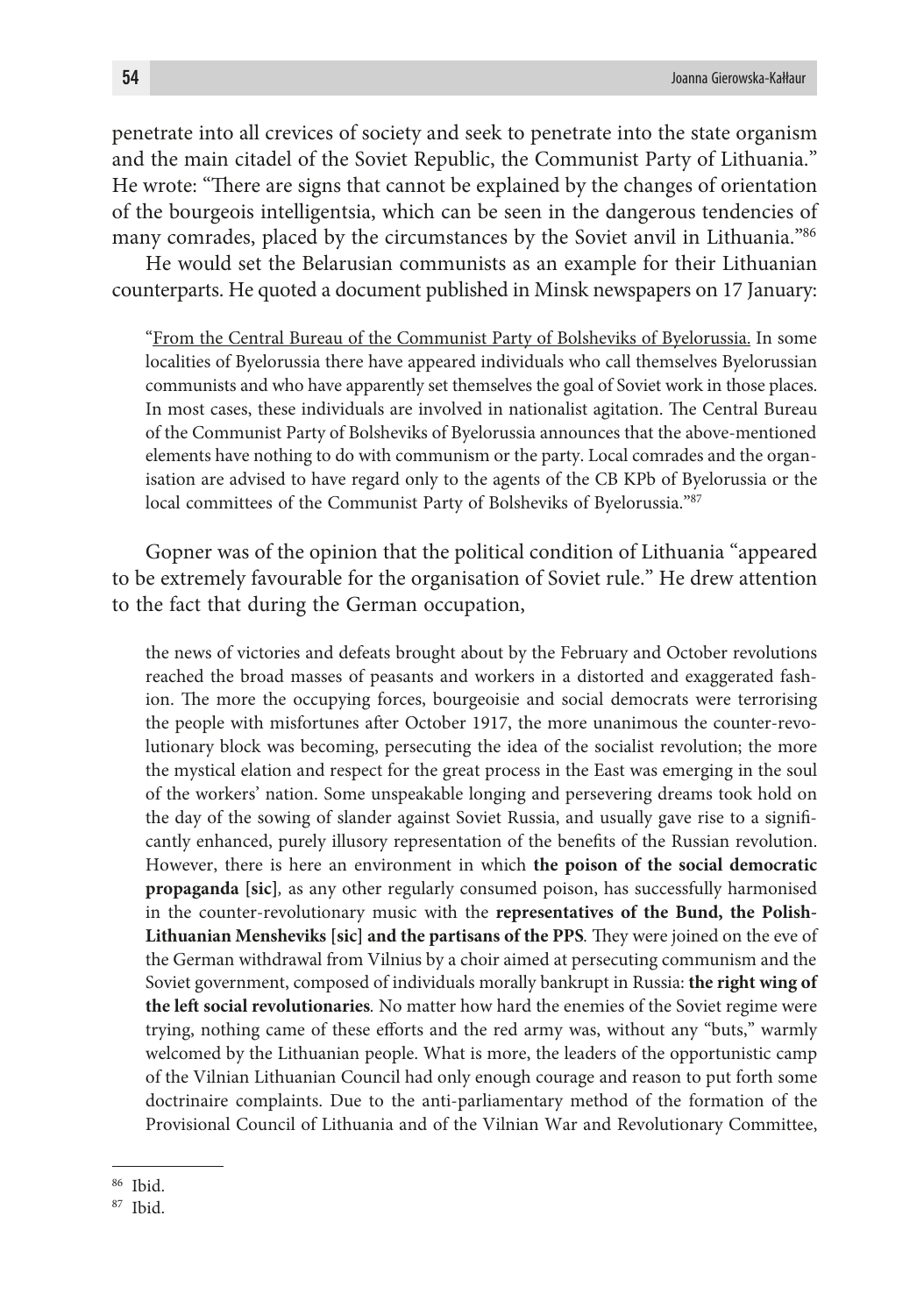these complaints took place during the utmost boring ceremony of expressing loyalty to the new regime.<sup>88</sup>

# The moods in the Lithuanian countryside and cities in the eyes of David Yulevich Gopner

In his report Gopner expressed the opinion that the moods among the peasants gave no reason for concern. In short, "they secure the regular course of Soviet construction." Gopner stated this based on his own observations. Together with other comrades, he travelled on horseback from Švenčionėliai (Nowe Święciany) to Vilnius and from Vilnius to Smorgon. "Through this wilderness, where the people had never heard anything other but the cracks of Tsarist or German whips." They travelled on a sleigh, incognito, not rectifying those who took them for merchants. According to his accounts, "in the dark houses illuminated by torches," he would listen to stories about the year… 1812.

Gopner stated that many towns and villages were populated by Polonised Lithuanian Belarusians who called themselves Poles, but whom he called "yamshchiks." According to Gopner, all these "yamshchiks" were poor, ignorant, and religious. They were unaffected by either the nationalist agitation of "legionnaires," by the priests' agitation from the church pulpits and at homes, or by the material benefits associated with joining the legions. However, he drew attention to the distinctive fact that their criterion for self-identification was the language that they spoke, Polish.

He described a situation that he considered extremely characteristic. The "yamshchiks," seeing a sleigh with propaganda literature, asked for "prayer books" and could in no way understand that the newcomers did not have any. The arrivals [Gopner and the comrades pretending to be merchants] had to convince them that the legionnaires were the defenders of their masters and that the Russian soldiers, with whom they were constantly scared, and who were instead their brothers on equal terms, would bring Russian order and overthrow the landowners and various creditors. The "yamshchiks" approached these arguments with great reserve, and their main concern was the fact that priests would also be banished, and they could not imagine everyday life without their presence in temples.

Gopner referred to these peasants as "ignorants" and noted with dismay that they had already established municipal committees. He also noted that in the richer villages, where peasants had 8–12 dessiatins of land each, there was concern about whether the richer peasants would not lose their estates. There were no other questions. The peasants remembered the punishments that they had incurred for the refusal to provide volunteers to their "masters' army," a.k.a. "that

<sup>88</sup> Ibid.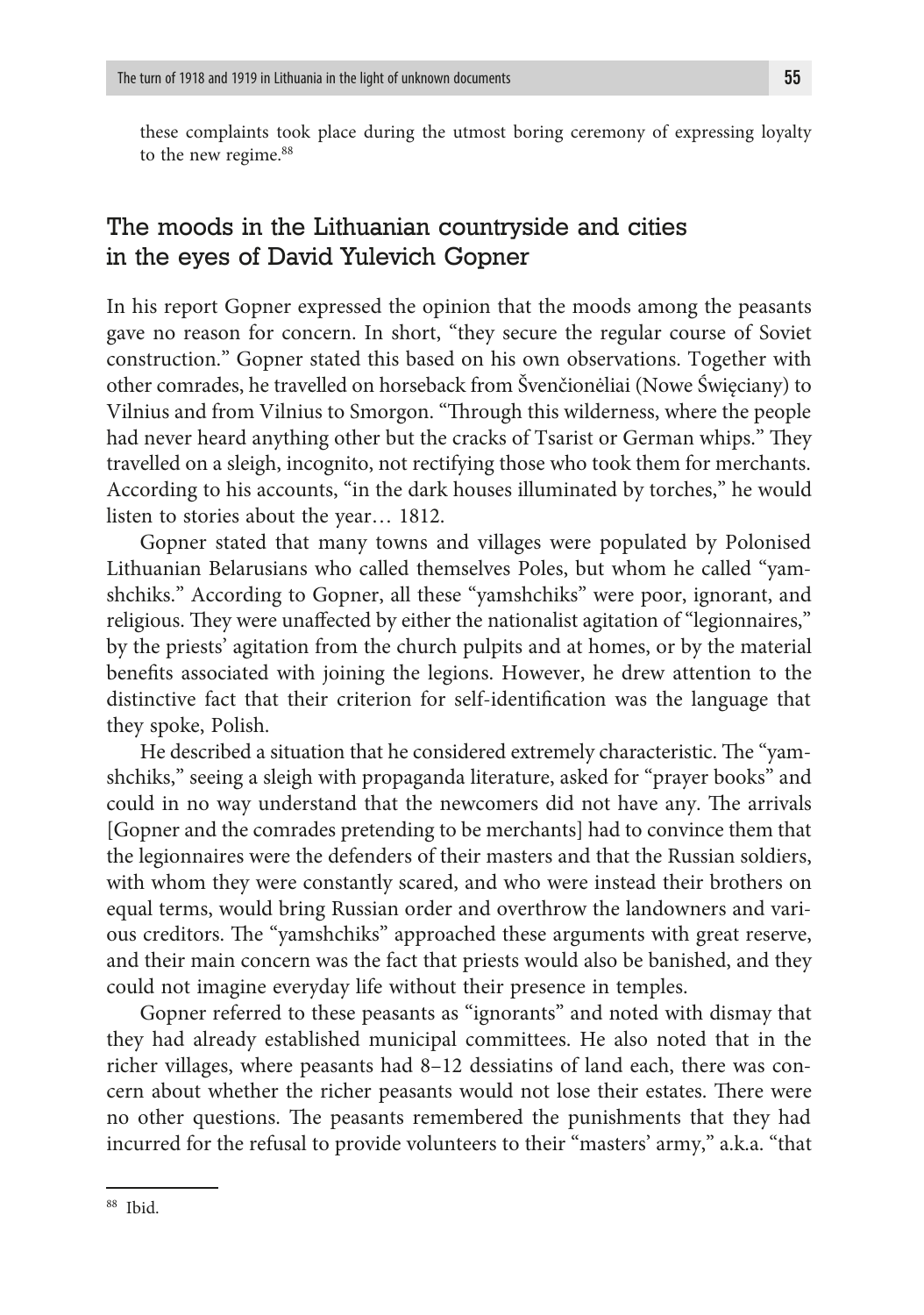band of legionnaires." Gopner only pointed out that the atrocities that these people had experienced during the German occupation had left a strong imprint in their minds, which would need to be given more attention in Russian propaganda through condemning German imperialism for its crimes. However, one should also be aware of the debt of gratitude owed to the Germans for the significant consequences of their actions in Lithuania, which could not be matched by any Soviet propaganda. The Germans warmed up the inhabitants of the former Grand Duchy of Lithuania to the Soviet ideas more effectively than the best Soviet propaganda could ever do.

The situation in the cities was different. Gopner described it very enigmatically: "Conditions favourable for the Soviet system are a lake into which various springs flow. Their stream is subject to smaller and greater changes."89

 The first reaction of the residents of Vilnius after the Soviet army entered the city was... an outburst of enthusiasm for freedom from German occupation. Gopner pointed out, however, that this joy would have been identical if it had been the Tsarist army that had taken the Germans' place. He concluded that this was due to the simple fact that "even the Tsarist regime did not manifest so much self-righteous authority over the entire population with no distinction of class or nationality as the Germans did." While stressing that he did not possess any information regarding the hardships experienced by the local bourgeoisie, either large or small, Gopner claimed that the overwhelming majority of the burden imposed by the occupation rested on the shoulders of the peasants.<sup>90</sup> Therefore, he believed that "the current enthusiasm for the liberation from German occupation flows onto the flywheel of the revolution, but this is not stimulating for the latter. It does not lead to development nor does it provide security for the future. A horizontal network of political parties intersects in the cities: communists, all kinds of nationalists opportunistic to socialism, Polish-Lithuanian national democrats, Zionist Jews, etc."91 As he summed up: "you would not find such a proletarian landscape of fragmentation of social branches and class ignorance anywhere in Russia."92

#### Gopner's remarks on the language issue

Gopner was aware that *"everyday work, revolutionary propaganda and the education of the people"* required quick decisions with regard to language. When comparing the situation in Vilnius in 1904 with the present, Gopner stated that the Russian language was incomparably more important in Vilnius in 1919 than

<sup>89</sup> Gopner, 15 January 1919.

<sup>90</sup> Aleksander Szklennik perceived the situation very differently. See: A. Szklennik, *Wspomnienia o wydarzeniach w Wilnie i w kraju. Dziennik*, comp. and prefaced by J. Gierowska-Kałłaur.

<sup>&</sup>lt;sup>91</sup> Gopner, 15 January 1919.

<sup>92</sup> Ibid.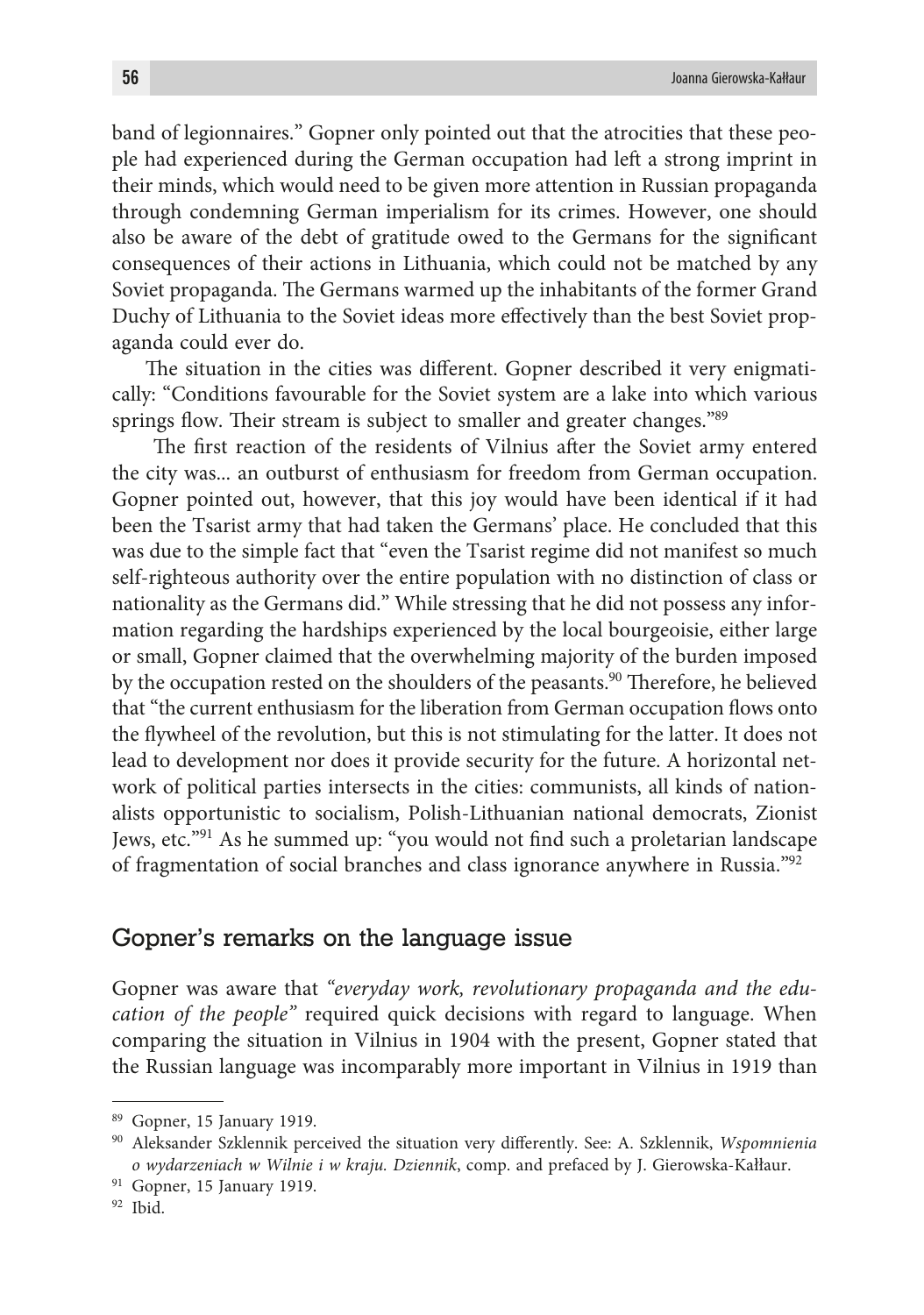15 years earlier.<sup>93</sup> However, he also noted that none of the five languages used by the Lithuanian population (Lithuanian, Jewish, Polish, Belarusian, Russian) could aspire to be the dominant one. He considered Belarusian and Polish to be the least known languages in the entire country, in contrast to Lithuanian in villages and Jewish in cities. He wrote: *"*people mainly speak Polish or Jewish in towns and cities, and Lithuanian or Byelorussian in the countryside, but with the exception of the most desolate corners of the country, the entire population understands and speaks Russian."94 Gopner believed that the common language in Lithuania was Russian, considered even by non-Russian nationalist elements to be neutral and not conducive to hostilities. He emphasised that the Polish community in Vilnius was not hostile towards the Russian language, as was the case in Warsaw.

### Gopner's remarks on education

Gopner valued the importance of education in achieving the goals and the consolidation of Soviet rule in the controlled territories. He proposed to renounce "all quasi-academic claims of nationalists of all kinds about the cultural needs of one or another population group. All these scholars equipped with numbers and protocols written a long time ago, in the face of national persecution, political oppression and Russification in Russia and the policy of suppression in the Polish and Lithuanian provinces of Germany."95 He proposed to conduct a survey among the population, while rejecting any accusation that he was in favour of a referendum. He believed, however, "that unlike economic and political issues, where it was easy to differentiate between class interests, the matters of language and education had become so disorganised by bourgeois-democratic nationalism that it would be most appropriate […] to appeal to the common sense of the working masses, and to their economic interests associated with school." At the same time, he suggested the creation of national commissariats and "the implantation of that or another language under the cover of historical, ethnographic or other research within the country."96 He did warn however that any attempt to annihilate a language could lead to the very opposite effect. In order to avoid unpleasant surprises during the survey, he postulated "the removal from the vote of all non-labour elements, thus depriving the bourgeoisie of its positions, in which it protects its existence under the sauce of culture and education."97

<sup>93</sup> Gopner's observation could both have been caused by the effects of the exodus of Vilnian Poles in fear of approaching Bolsheviks, or just be a simple consequence of the fact that Gopner had no contact with the Poles who had remained in Vilnius.

<sup>94</sup> Gopner, 15 January 1919.

<sup>95</sup> Ibid.

<sup>96</sup> Ibid.

<sup>97</sup> Ibid.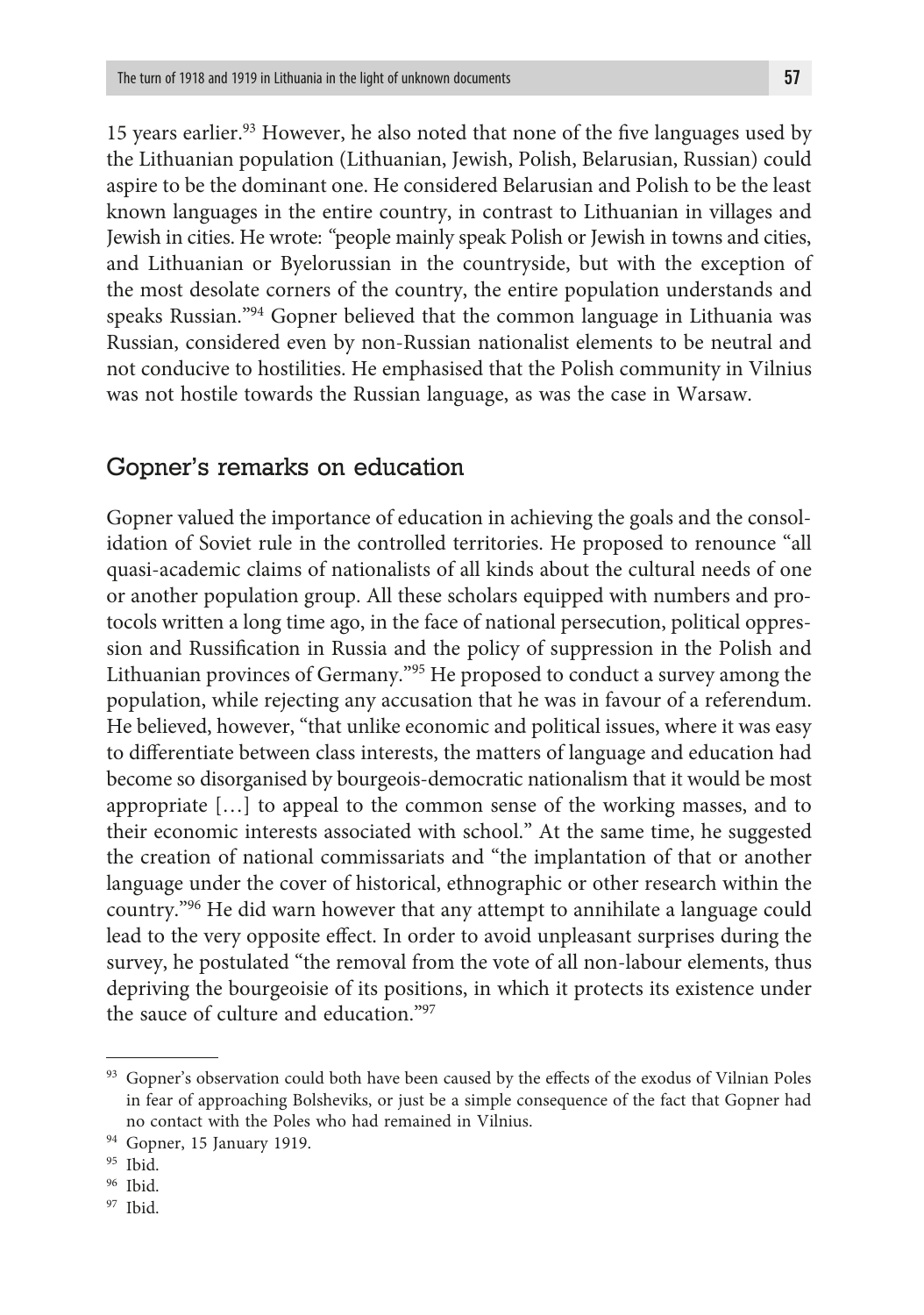He advocated an equally tenacious policy aimed at eradicating the influence of the bourgeoisie, priests and rabbis on the adolescents. Before the planned referendum of workers and peasants he proposed to remind the voters that the interests of minorities would be respected and would not be subdued to the wishes of the majority. He predicted that the referendum "would rectify both the Russificators and the Polonisers, and bury the illusions of jargon lovers at Jewish schools." <sup>98</sup> Gopner anticipated that a small minority in towns and cities would opt for Polish and Jewish schools, but in many towns and villages of eastern and southern Lithuania the population would vote for Lithuanian schools.

#### Gopner's remarks on Vilnian periodicals

Upon the capture of Vilnius by the Bolsheviks, seven newspapers in German, Lithuanian, Polish and Russian ceased to exist. On 15 January 1919, 10 daily newspapers were issued in Vilnius: three in Russian, three in Yiddish, two in Polish and two in Lithuanian. Four of them were described by Gopner as social democratic agencies (Lithuanian, Russian, Jewish, and Polish). He noted that some of the urban population preferred Russian publications and Russian-speaking orators. He wrote: "Neither the German occupation, nor the Polish-Lithuanian chauvinism, nor the enmity and fear of everything Russian that had been implanted during the occupation, have managed to eliminate the existence of the Russian press. During the occupation, no less than three Russian newspapers of various Russian groups were published in Vilnius. The displays of kiosks and bookshops in Vilnius were full of Russian-language books and magazines." He noticed that the Russian press "traditionally enjoyed high sales among the Polish population of Vilnius, but the Tsar's policy of Russifying the country by force encouraged hostility towards everything Russian."99

He postulated that the newspapers published by those who loyally cooperated with the Soviet authorities not be suspended. The more so as supporters of the parties supporting these newspapers would consider such a move an unjustified restriction. Gopner stressed that the readers of these newspapers loyal to the new government had been uninformed at best, if not kept in a state of hibernation, for the previous dozen or so months. He believed that, in the society's mind, "there was no February or even October revolution where there would not be such a fierce party struggle that would make such an act psychologically understandable."100

<sup>98</sup> Ibid.

<sup>99</sup> Ibid.

<sup>100</sup> Ibid.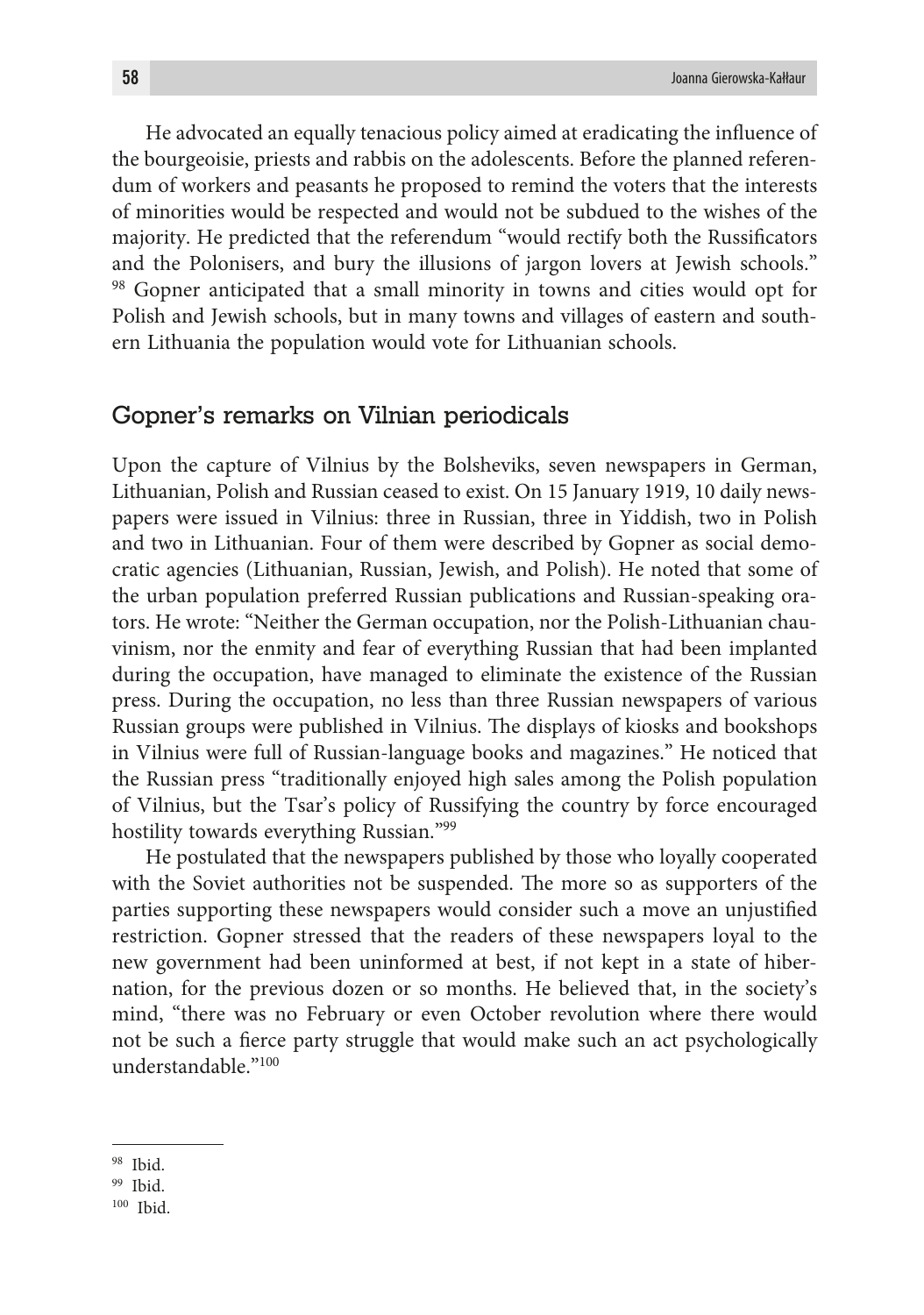### Gopner's remarks on economic affairs in Vilnius

Gopner had always placed great focus on economic issues. Vilnius had never been a large industrial centre, yet before the German occupation, its production was not limited to local consumption, and was also exported. This resulted in the existence of a large proletariat in the city, employed in factories and craft workshops. There were especially many tanning factories, as the city was an important leather processing hub in the former Grand Duchy of Lithuania. According to Gopner, Vilnius had numerous fur warehouses, mechanical shoe factories, gloves and hosiery manufactories. Furthermore, there were several large envelope-producing plants, many printing houses, a robust brushmaking industry (bristles), a cigarette tube factory and several breweries (beer and mead). In addition to craft shops for the local market, Vilnius also boasted a large number of industrial plants producing clothing, underwear, hats and knitted fabrics for export. The town was a well-known and thriving centre for trade and business.

In his report of 15 January 1919, Gopner expressed several times his opinion that the final balance of the German occupation of Vilnius was tragic. Only scraps of food were left, and in addition to the stolen stocks, also all raw materials, fabrics and other components had been carried away. When retreating, the Germans damaged the transport infrastructure by taking away the entire railway stock and by burning all stations, bridges and buildings belonging to the railway network on all access roads to Vilnius. The situation was similar in half of the cities and towns in the controlled area. The region's other large centre of leather industry, Smorgon, was literally razed to the ground; the city was covered by a maze of trenches, as the front line had been passing right through it.

Gopner warned that it was almost certain that the other parts of Lithuania, which would soon get robbed of tools, fuel, metal, and machinery by the Germans before passing under Soviet administration, would be in even worse a condition than Vilnius. He concluded: "This will inevitably place the Soviet authorities before the immense challenge of organising the Lithuanian Republic's household on ruins, without machines and tools, without fuel or any metal to use."<sup>101</sup> Gopner compared the German invasion of this territory with the Plagues of Egypt and believed that after such an experience it would be unwise to impose nationalisation and workers' control. All the more so as "the jackals of speculation and enrichment have long since secured whatever the Germans had missed in their robbery." Gopner simply considered it a pointless waste of energy to develop special structures aimed at recovering the negligible leftovers from the German occupation.

In order to lift the city from complete economic ruin, he called for an immediate end to speculation on the Russian ruble. He also insisted on accelerating railroad works, not only for strategic reasons. Vilnius was close to an alimentary

<sup>101</sup> Ibid.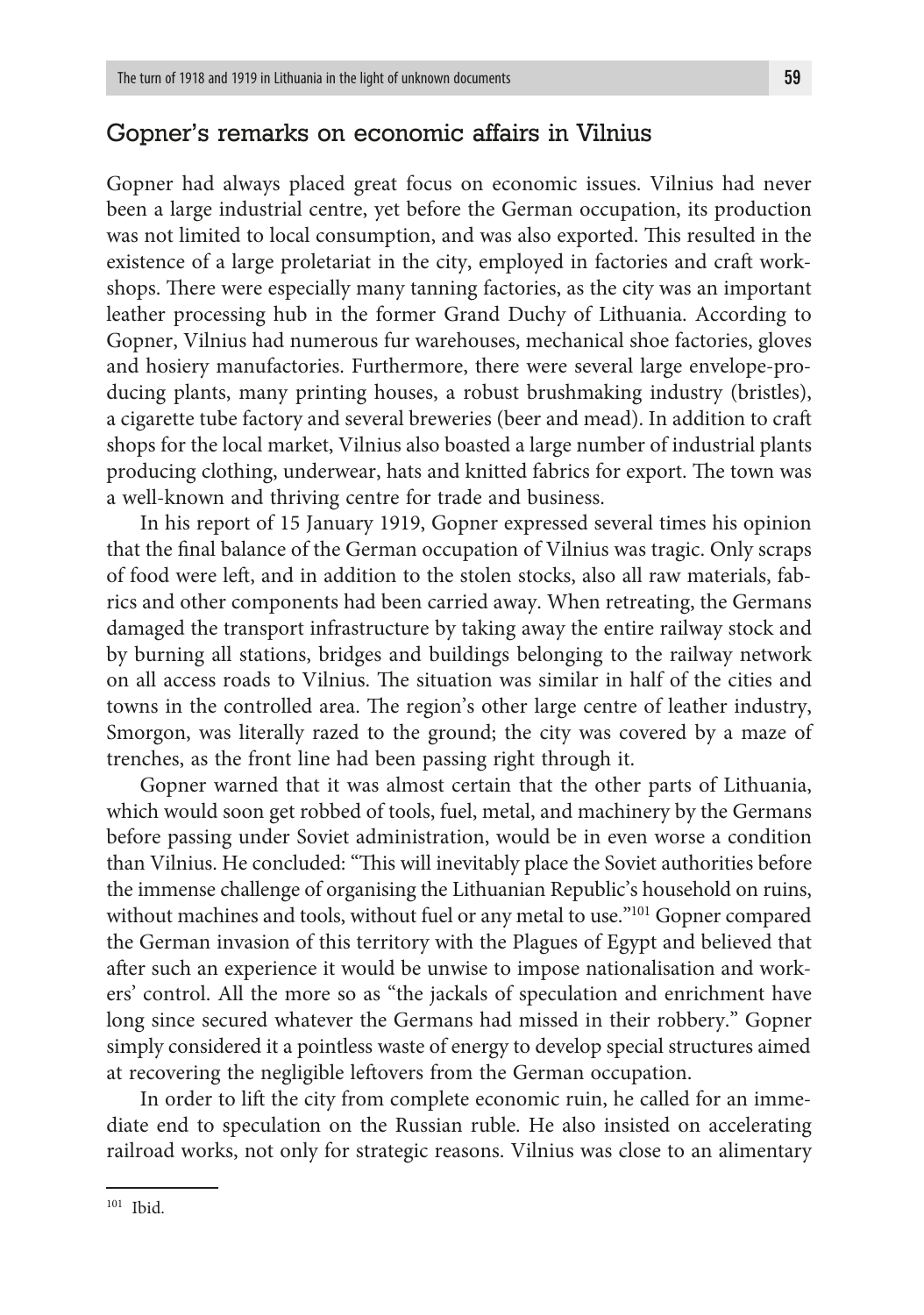crisis because of the impossibility of supplying food. Despite the objective circumstances, he wrote, it was clear that some specific benefits were expected from the new government. In order to meet these expectations, Gopner believed it was necessary to hasten the replacement of the tracks from the Vilnius station to the east, which had already begun on 12 January 1919.102 An interesting piece of information is that, at the first meeting of the Soviet Lithuanian government (7 January 1919), Weinstein reported that, owing to the efforts of "that part of the government that resided in Vilnius," the recruitment of workers for railroad work had begun even before the Germans had left, i.e. in December 1918. It was made possible by "the very same comrades who, during the strike at the railway enterprise, had acted as an organ of the Provisional Government and assigned 250,000 marks to the organisation of the strike." 103

Gopner outlined the following work plan: the primary task was to prepare information for the Superior Board of the People's Economy (Vysshiy sovet narodnogo khozyaystva, VSNKh). In his opinion, this was a prerequisite for the preparation of concrete proposals and orders by the Board. Determining the city's employee potential did not seem to pose a problem to him, but some difficulty would be the identification of industrial needs. He deemed it necessary to establish industry in Vilnius based on local raw materials. He considered it a priority to define raw material resources in a way that would allow to define the scope of both supply and exchange of materials between the recovering Lithuanian economy and Russia. It follows from his text that the self-sufficiency of the Lithuanian state was envisaged only in terms of food supply. As Gopner pointed out, "Lithuania is able to feed itself […] obstacles will be many, but we may not worry about them; if the greater part of the Vilnius Governorate is in need of food supplies, then the remaining parts of the Kovno Governorate (the Šiauliai, Raseiniai and Panevėžys counties, considered to be the leading ones) will have to produce them."104

Gopner believed that the Germans had done everything they could "to starve the country to death." The farms in the countryside looked miserable; all the villages visited by Gopner shared the same fate: only a couple of houses even had a cow. Only some of the villagers were able to purchase the most haggard horses at exorbitant prices, and the entire livestock was completely ruined anyway. The retreating Germans not only took with them the swine and poultry, but even the meat from already slaughtered animals. They also severely punished the locals for hiding fresh, yet unprocessed skins. Only a handful of people, the cleverest

<sup>&</sup>lt;sup>102</sup> With particular regard to the sections Vilnius-Solas and Vilnius-Dvinsk. Gopner meticulously noted that from the Rokiškis station onwards all railway infrastructure, including bridges, had been destroyed by the retreating Germans.<br><sup>103</sup> Gopner, 15 January 1919; P. Łossowski (op. cit., p. 29) cites a quote from: F. Ł-i, "Kolejarze

wileńscy w akcji odzyskania Wilna dla Polski," in: *Wilno wyzwolone. Jednodniówka na zjazd byłych uczestników walk o Wilno w dniach 10-11 listopada 1930*, Wilno, 1930, p. 33.

<sup>104</sup> Gopner, 15 January 1919.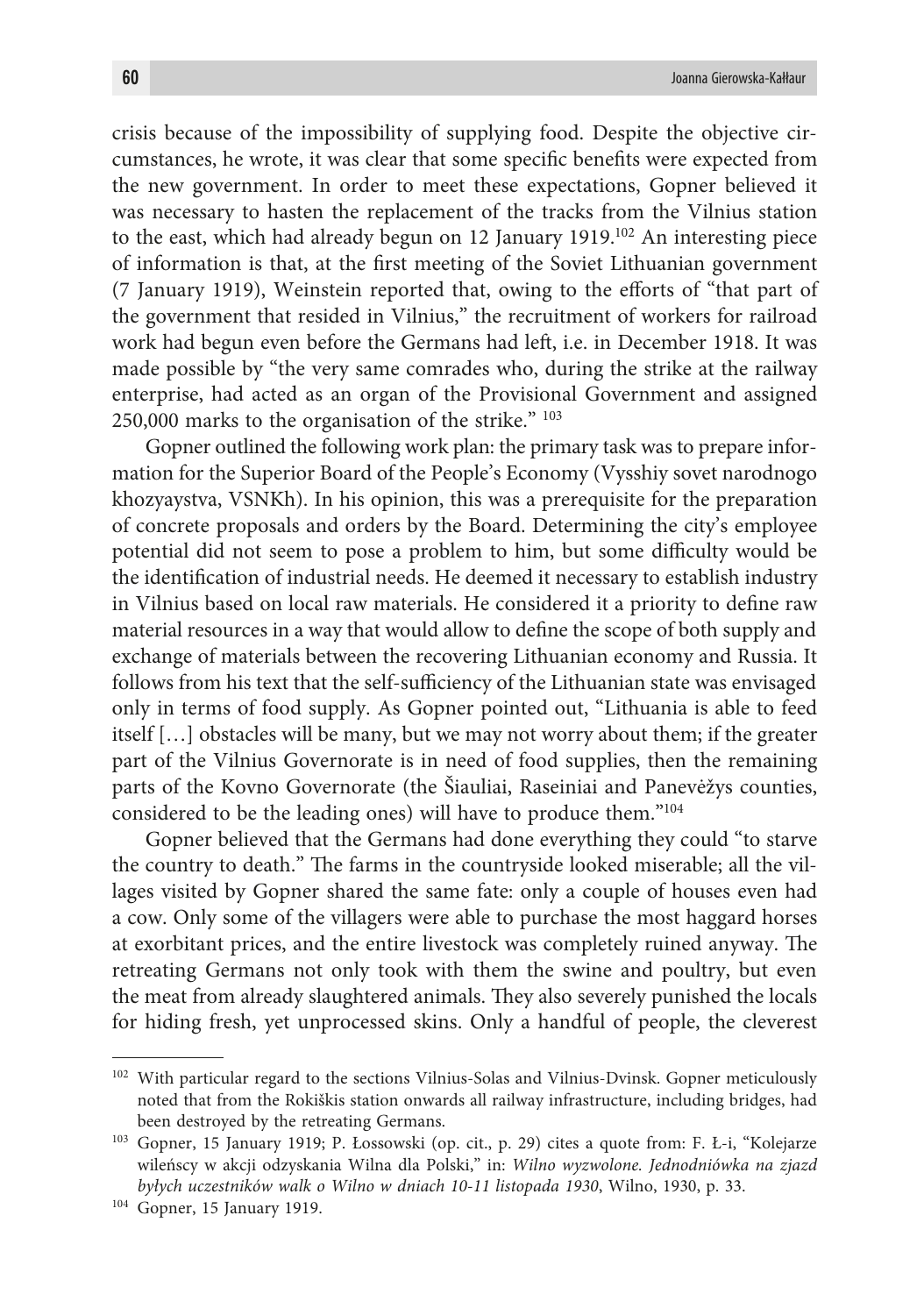ones, managed to conceal some minimum reserves, but in general there was no grain for sowing. There were no winter grains either, since the Germans had forbidden field works in order to engage the peasants in road works and in demolishing damaged buildings to use the recovered stone to pave the roads. The only beneficial remnant of the German occupation was road infrastructure. They survived simply because it was impossible to steal them.

The manors of the landed gentry were in no better condition, but the landowners had managed to hide some of their property and therefore the estates were guarded by municipal committees in order to protect them from attacks. Huge stretches of forest were cut down, but the forest estates survived.

Anticipating a rapid military operation in Lithuania, Gopner believed that "Lithuania would be cleared by the end of February." Gopner was filled with optimism and, given the rational and calm attitude of the Lithuanians and their penchant for discipline, predicted a painless and vigorous process of organisation of Soviet power even before the sowing season.

He conveyed to Moscow the opinion prevailing in Vilnius that the establishment of the "people's economy" would have to be conducted in a different way than the one applied so far in Soviet Russia. He expressed his opinion very categorically: "No one needs blind imitation, especially of foolishness and mistakes. The first experience with the organisation of socialist agriculture should not lead to these risky conclusions of breaking with the masses." […] "Carefulness and criticism—yes, revision—no."105

#### Gopner's remarks on trade and crafts

Gopner opted for keeping trade and crafts in private hands. He believed that the private trade network could be cleverly exploited when controlled with a firm hand. He was aware that eliminating private trade would be

as throwing the baby out with the bathwater, instead of securing the needs for food supply and exchange. As long as all of our organisations lack experience and wisdom of the bourgeoisie, we will be bound to pay a tribute to our predecessors for their tacit mediation. Otherwise, instead of specialists, we will have miserable amateurs or Soviet specialists dissatisfied with their salaries, prone to sabotage and corruption.<sup>106</sup>

Gopner proposed a completely different policy for the recovering branches of Lithuanian industry.

Unlike in trade and crafts, private entrepreneurs should not be tolerated any longer in industry. Separate professional companies should be organised into industrial syndicates.

<sup>105</sup> Ibid.

<sup>106</sup> Ibid.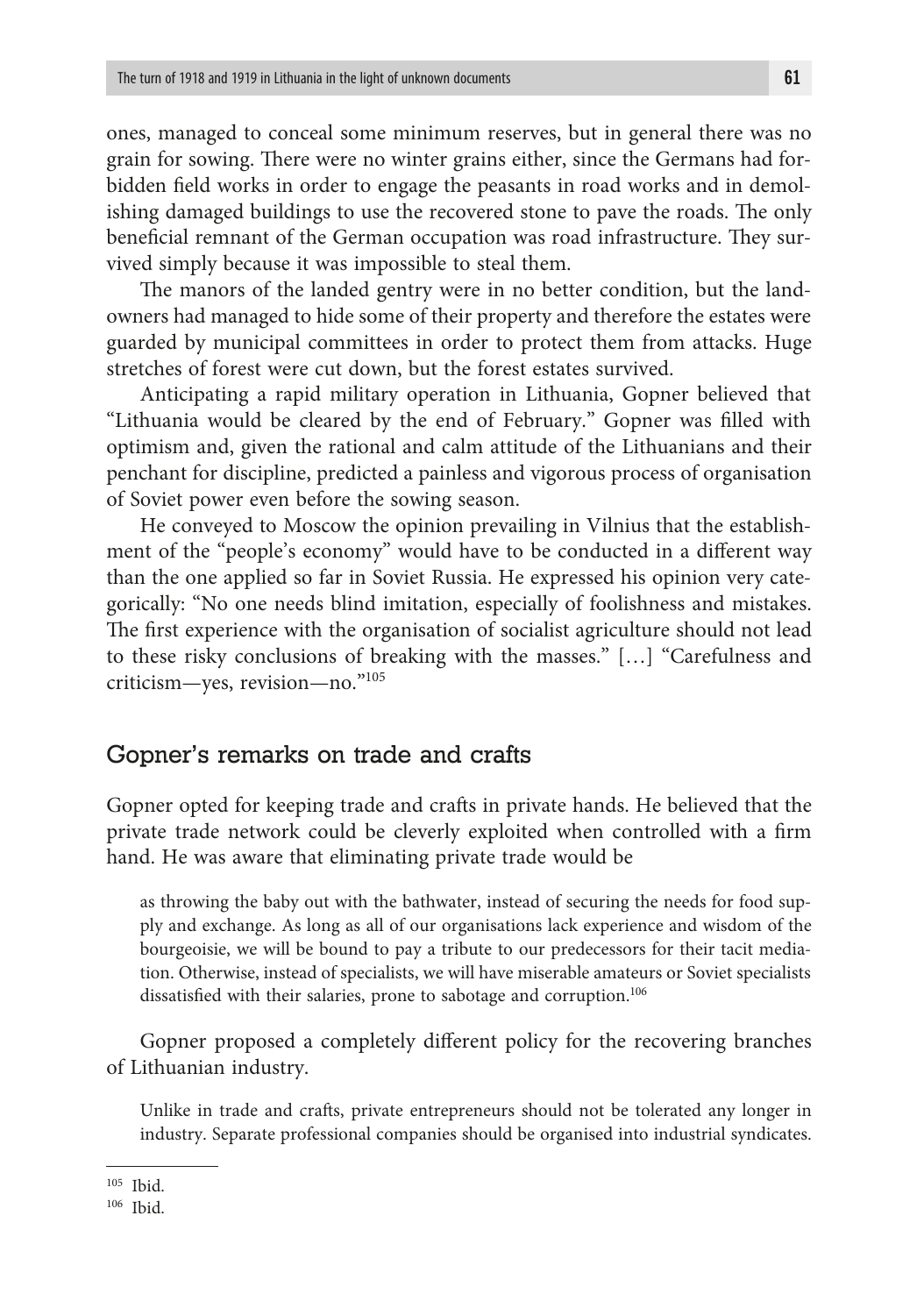All possible efforts should be undertaken in order to revitalise every branch of industry by concentrating it, preventing the return of the artels, while avoiding the alienation of the technical personnel. In my private conversations with Lithuanian comrades, I have observed revisionist tendencies. Revision of Russian practice in such a way as to encourage subcontractors to cooperation or even to temporarily leave the capitalists and specialists in their current positions is absolutely unjustified and should not tempt Lithuanian comrades.<sup>107</sup>

### **Conclusions**

The content of the discussed documents, produced by authors representing both opposing sides of the front, allow us to reach a conclusion in the discussion on the starting point of the Polish-Bolshevik War. Undoubtedly, it was 4 January 1919.

David Yulevich Gopner's report provides unique information not only on the thorough and total deprivation of Lithuania by the retreating Germans of all goods that could be removed. The document contains a comparison of the state of Vilnian industry in 1904 and 1919 and, above all, a report on the changes in the balance of political forces in the city, at least those that were apparent to the representative of the central Soviet authorities in the conquered territory. Gopner also notes the growth of Social Democracy at the expense of the Labour Bund.

David Yulevich Gopner's report is not only an invaluable testimony to the birth of a new system of power in the territory of the former Grand Duchy of Lithuania, but it also provides a comprehensive description of the reality in the Lithuanian countryside and cities at the time when the Bolsheviks seized these territories. The landscape is devoid of even a hint of revolutionary turmoil. One interesting element is the portrayal of the dominant views among the different groups of Lithuanian communists and the details of the struggle between nationalists and federationists, between collaborators of the Bolshevik authorities and those who arrived along with them. Gopner's report also constitutes an important source of information on the degree of identitary awareness of the inhabitants of the former Grand Duchy of Lithuania (Polish-speaking "yamshchiks").

The mentions of the "fiercest red Polish-Lithuanian units" are straight fascinating, as are the revelations about "Polish-Lithuanian national-democratic parties," "Polish-Lithuanian Mensheviks" or "Polish-Lithuanian chauvinism."

### Bibliography

<sup>107</sup> Ibid.

Deruga A., *Polityka wschodnia Polski wobec ziem Litwy, Białorusi i Ukrainy (1918-1919)*, Warszawa, 1969.

Gierowska-Kałłaur J., "Depozyty" Walerego Sławka przechowywane w Moskwie. ("Biuro Detaszowane Oddziału II Naczelnego Dowództwa 1919"), *"Studia z Dziejów Rosji i Europy Środkowo-Wschodniej"* 47, 2012, pp. 208–272.